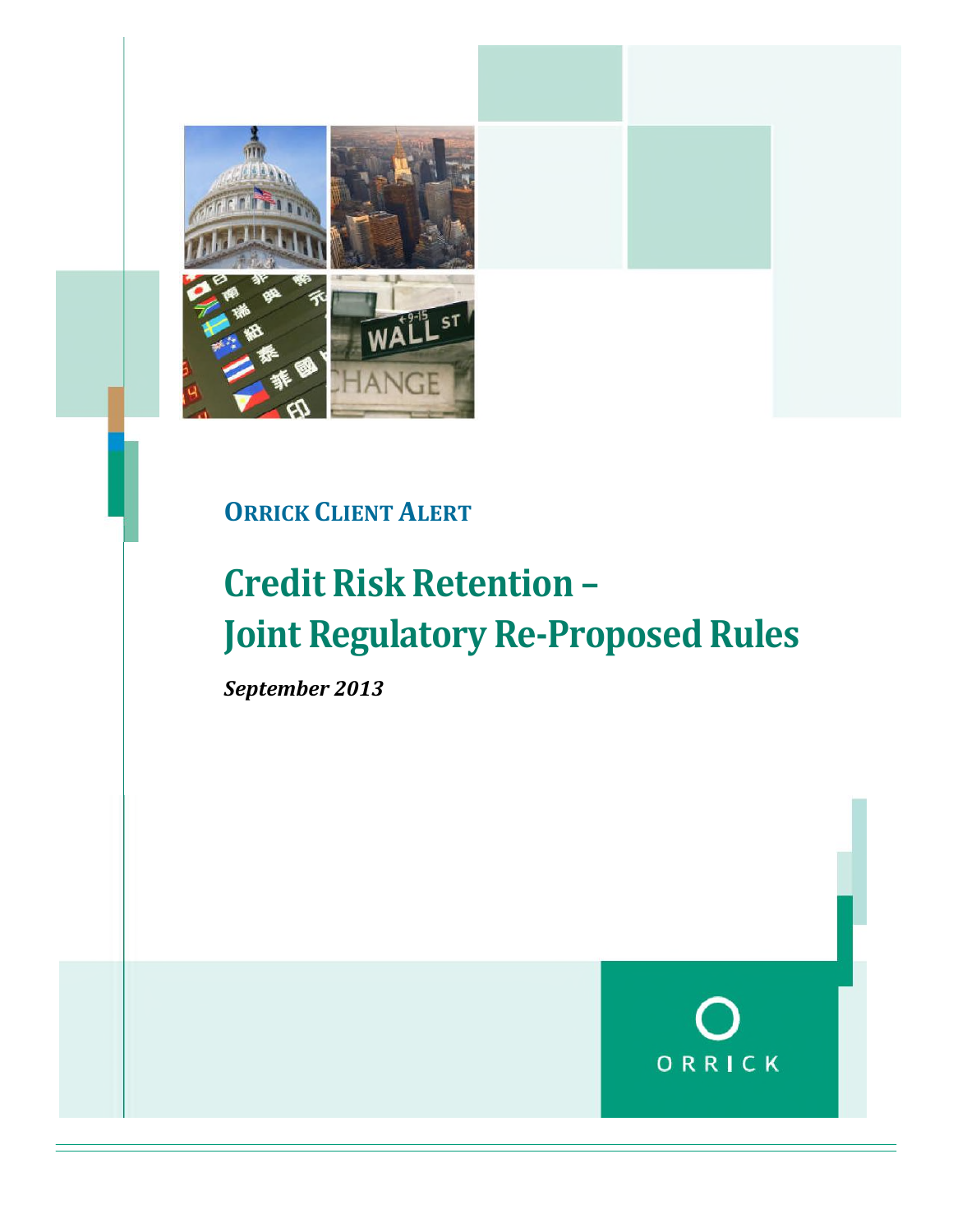#### **TABLE OF CONTENTS**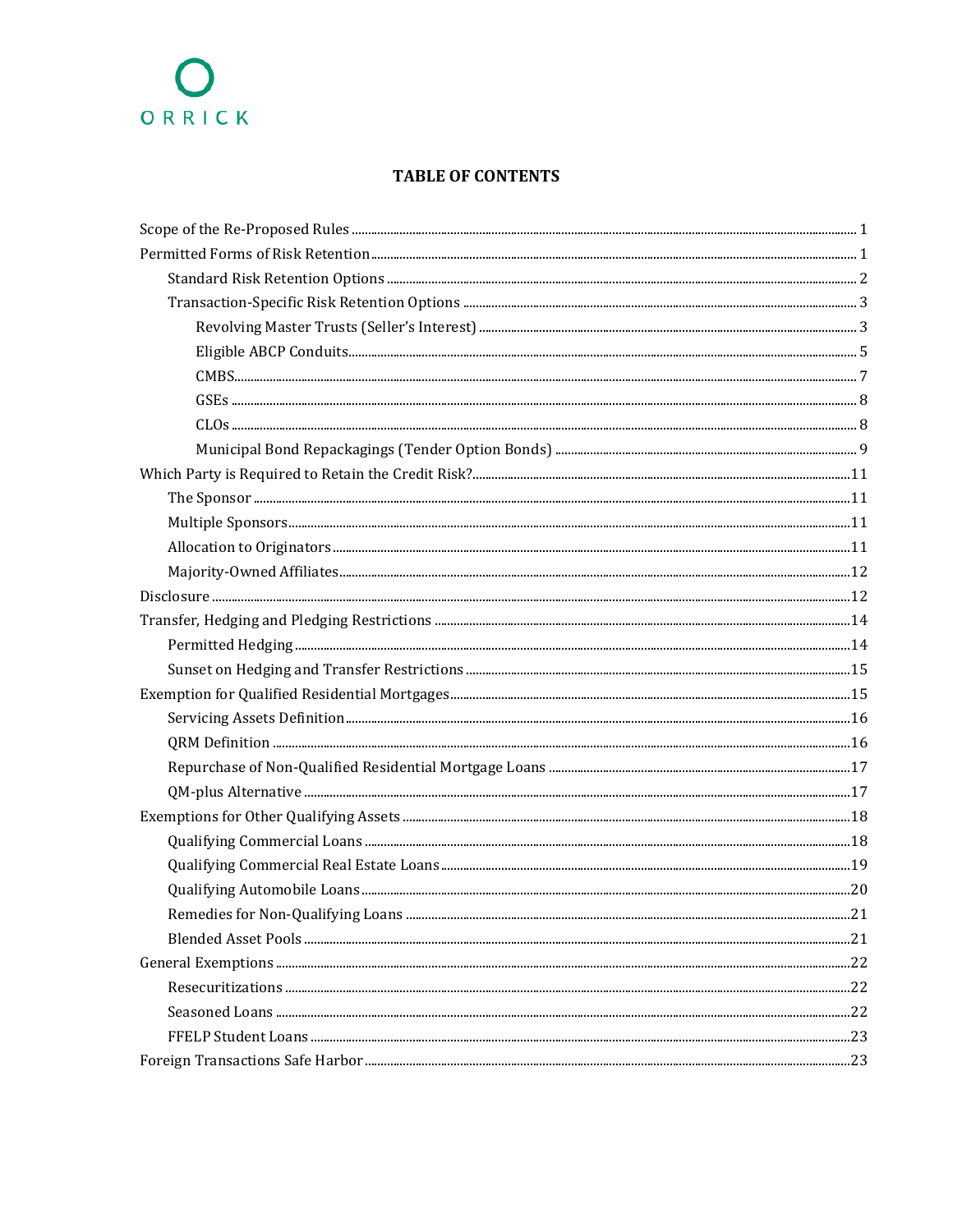OnAugust 28, 2013, six federal agencies<sup>1</sup> jointly re-proposed rules<sup>2</sup> to implement the credit risk retention requirements of Section 15G of the Securities Exchange Act of 1934, as amended (the "Exchange Act"), which was added by Section 941 of the Dodd-Frank Wall Street Reform and Consumer Protection Act. The Agencies originally proposed rules to implement the credit risk retention requirements on March29,2011.<sup>3</sup>

The supplementary information that accompanies the re-proposed rules includes over 100 specific questions on which comments are sought. Comments on the re-proposed rules must be received by October 30, 2013.

### **SCOPE OF THE RE-PROPOSED RULES**

Generally, the re-proposed rules require a sponsor of a publicly registered or privately placed assetbacked securities transaction to retain at least 5% of the credit risk related to the securitization and restrict the transfer, hedging and pledging of the sponsor's retained interest. No risk retention is required with respect to specified asset classes if all of the underlying loans in a securitization comply with the qualification provisions set forth in the re-proposed rules for those asset classes, namely for residential mortgages, commercial loans, commercial real estate loans and auto loans. Other general exemptions from the proposed credit risk retention rules are also provided for certain specified transactions.

The re-proposed rules delineate, among other things, the permitted forms of risk retention, including standard forms and certain transaction-specific forms, the circumstances in which a sponsor may allocate its risk retention responsibilities to the originator of the loans included in the securitization, the disclosure requirements applicable to each permitted form, restrictions on transferring, hedging and pledging the retained credit risk, and the definitions of "qualified residential mortgage," "qualifying commercial loan," "qualifying CRE loan" and "qualifying automobile loan."

### **PERMITTED FORMS OF RISK RETENTION**

The original proposal provided five principal options for satisfying the risk retention requirements, including vertical risk retention, horizontal risk retention, L-shaped risk retention, seller's interest (for revolving asset master trusts) and representative sample risk retention.

The re-proposed rules provide for a "menu of options" to satisfy the risk retention requirements, including "standard" options as well as options designed for specific structures and assetclasses[.](#page-2-3)<sup>4</sup> Unless a transaction qualifies for an exemption from the risk retention requirements or for one of

<span id="page-2-0"></span><sup>1</sup> The Office of the Comptroller of the Currency, the Board of Governors of the Federal Reserve System, the Federal Deposit Insurance Corporation (the "FDIC"), the U.S. Securities and Exchange Commission (the "Commission"), the Federal Housing Finance Agency (the "FHFA") and the Department of Housing and Urban Development (collectively, the "Agencies").

<span id="page-2-1"></span><sup>&</sup>lt;sup>2</sup> Referred to herein as the "re-proposal" or the "re-proposed rules." The re-proposed rules and supplementary information are available at **[http://www.sec.gov/rules/proposed/2013/34-70277.pdf.](http://www.sec.gov/rules/proposed/2013/34-70277.pdf)**

<span id="page-2-2"></span><sup>3</sup> Referred to herein as the "original proposal." The original proposal and supplementary information are available at **<http://sec.gov/rules/proposed/2011/34-64148.pdf>**. Orrick's white paper summarizing the original proposal is available at **http://www.orrick.com/Events-and-[Publications/Documents/3565.pdf](http://www.orrick.com/Events-and-Publications/Documents/3565.pdf)**.

<span id="page-2-3"></span><sup>4</sup> The representative sample form of risk retention included in the original proposal has been eliminated in the re-proposal.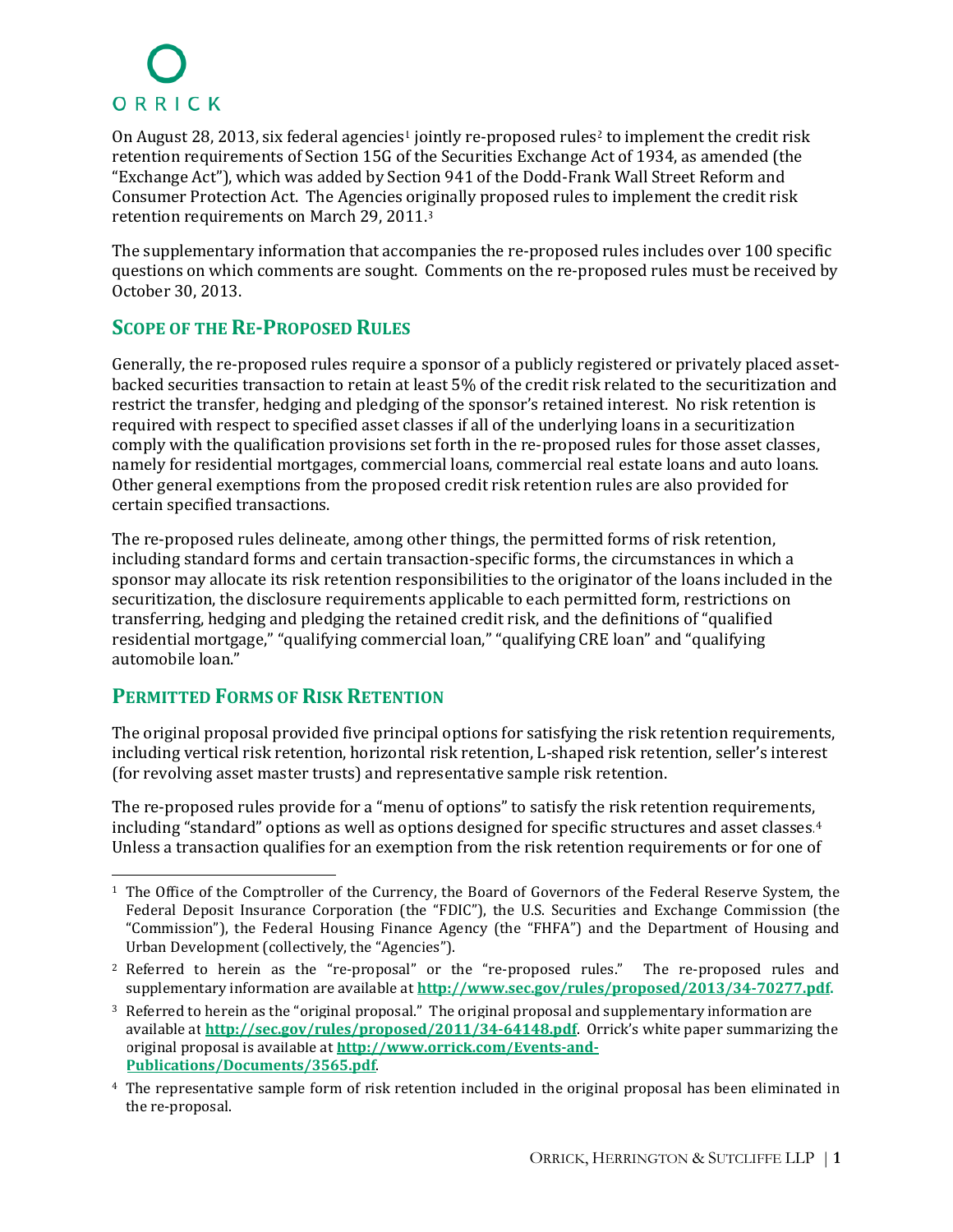the reduced risk retention alternatives, the sponsor would be required to retain a portion of the credit risk of the securitization equivalent to at least 5% of the credit risk of the securitized assets. The retained credit risk may be in any of the forms described below, subject to the satisfaction of the related requirements.

#### **Standard Risk Retention Options (§\_\_.4)**

Under the re-proposal, the sponsor may satisfy the risk retention requirements by retaining an eligible vertical interest, an eligible horizontal residual interest or any combination thereof, in any proportion, in a total amount equal to no less that 5% of thefairvalu[e](#page-3-0)<sup>5</sup> of all "ABS interests"[6](#page-3-1) issued as part of the transaction.

*Vertical Risk Retention* The sponsor may retain at least 5% of the fair value of each class of ABS interests issued in the securitization. Alternatively, the sponsor may satisfy its risk retention requirements under the vertical option by electing to retain a "single vertical security" entitling the holder to a specified percentage (at least 5%) of the principal and interest payable on each class of ABS interests issued by the issuing entity (not including such single vertical security). The Agencies indicated that the single vertical security option is intended to provide sponsors with an option that is simpler than holding a separate interest in each ABS interest issued by the issuing entity, which the Agencies acknowledge could prove burdensome from a valuation and financial reporting standpoint.

*Horizontal Risk Retention* The sponsor may retain a first-loss position of at least 5% of the fair value of all ABS interests issued in the securitization. The horizontal option can be satisfied by the retention of one or more classes so long as each interest qualifies, individually or in the aggregate, as an eligible horizontal residual interest. Multiple retained classes would need to be consecutive in terms of subordination level. To qualify, a retained interest must have the most subordinated claim to payments of both principal and interest by the issuing entity. In addition, on any payment date on which there is a shortfall in principal or interest, payment on the horizontal residual interest must be reduced by the amount of such shortfall before payments on any other ABS interest are reduced.

• Projected Cash Flows Prior to the issuance of an eligible horizontal residual interest, a sponsor would be required to calculate projected cash flows on the horizontal residual interest and principal payments on all ABS interests and certify to investors that the horizontal residual interest is not projected to receive cash flows on any future payment date at a faster rate than the rate at which principal payments are projected to be received on all ABS interests. A sponsor would be required to retain written records of the certifications it provides in connection with projected cash flows on the horizontal residual interest until three years after all ABS interests are no longer outstanding. The re-proposal provides a detailed method for calculating the projected cash flows using the same assumptions and discount rates used to calculate the fair value of the horizontal residual

<span id="page-3-0"></span><sup>5</sup> The method for calculating the retained interest amount has changed from a "par value" method in the original proposal to a "fair value" method, as discussed further under "Calculation of Retained Interest Amount" below.

<span id="page-3-1"></span><sup>6</sup> The re-proposed rules define "ABS interests" broadly to include any type of interest or obligations, certificated or not, issued by an issuing entity, including a security, obligation, beneficial interest or residual interest, the payments on which are primarily dependent on cash flows from the securitized assets. "ABS interests" do not include interests issued primarily to evidence ownership in the issuing entity, such as common or preferred stock, that are not dependent on cash flows from the securitized assets.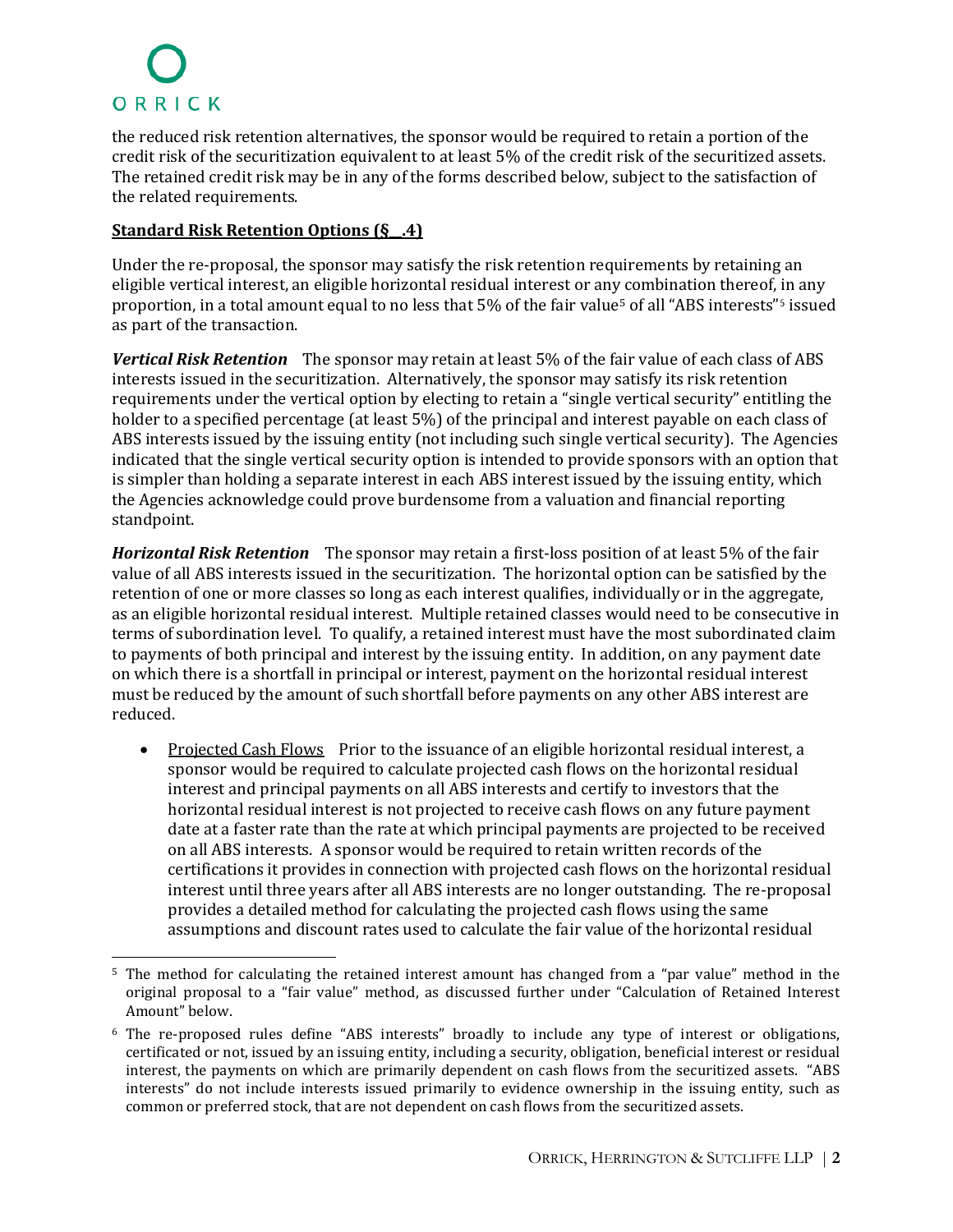interest, as described below. This feature of the rule is intended to prevent sponsors from structuring a transaction in which the eligible horizontal residual interest will receive cash flows at a disproportionally faster rate, thus diluting the sponsor's "skin in the game." The projections would be calculated once, prior to issuance, allowing for sponsors to receive the upside from a transaction that outperforms expectations. The Agencies are also considering an alternative formulation based on actual payments rather than projected cash flows that would limit the amounts payable on the horizontal residual interest by reference to amounts paid on the other ABS interests.

• Horizontal Cash Reserve Account As an alternative to retaining a horizontal residual interest, the sponsor may establish and fund a horizontal cash reserve account, to be held by a trustee for the benefit of the issuing entity, in the amount that would be required if the sponsor were to hold an eligible horizontal residual interest. Funds in the cash reserve account would be used to cover shortfalls in the cash flows on the ABS interests. The cash reserve account option includes restrictions on the release of funds to the sponsor and restrictions on the investments that may be made with the funds in the account. If money is released from the account other than to cover shortfalls in cash flows on the ABS interests (other than interest on permitted investments), the cash flow projection requirements described above would also apply to the horizontal cash reserve account option.

*Combined Option* While the original proposal provided for an "L-shaped" risk retention option, which consisted of a combination of vertical and horizontal risk retention in a proportion specified under the original proposal, the re-proposed rules would allow for the risk retention requirement to be satisfied using a combination, in any proportion, of the vertical risk retention option and horizontal risk retention option (including the cash reserve fund option). The Agencies indicated that this flexible approach is intended to accommodate a variety of structures utilized in the securitization industry.

*Calculation of Retained Interest Amount* Under the standard risk retention option, regardless of whether the retained interest is held in the form of a vertical interest, a horizontal residual interest or a combination of the two, the total interest must equal at least 5% of the fair value of all ABS interests issued in the subject securitization transaction, determined in accordance with United States generally accepted accounting principles. The fair value of the ABS interests must be determined on the date of pricing of the ABS interests.

In light of the replacement of the original proposal's par value approach with the fair value approach, the Agencies have eliminated the "premium capture cash reserve account" concept included in the original proposal, which was intended to restrict the sponsor from monetizing excess spread at the outset of a securitization that included interest-only tranches or premium bonds, potentially reducing the effect of the risk retention provisions.

#### **Transaction-Specific Risk Retention Options**

*Revolving Master Trusts (Seller's Interest)* **(§\_\_.5)** The re-proposal would allow the sponsor of a revolvingmas[t](#page-4-0)er trust<sup>7</sup> to satisfy the risk retention requirements by retaining a seller's interest of at least 5% of the unpaid principal balance of all outstanding investors' ABS interests issued by that revolving master trust.

<span id="page-4-0"></span><sup>7</sup> Defined as "an issuing entity that is (1) A master trust; and (2) established to issue on multiple issuance dates one or more series, classes, subclasses, or tranches of asset-backed securities all of which are collateralized by a common pool of securitized assets that will change in composition over time."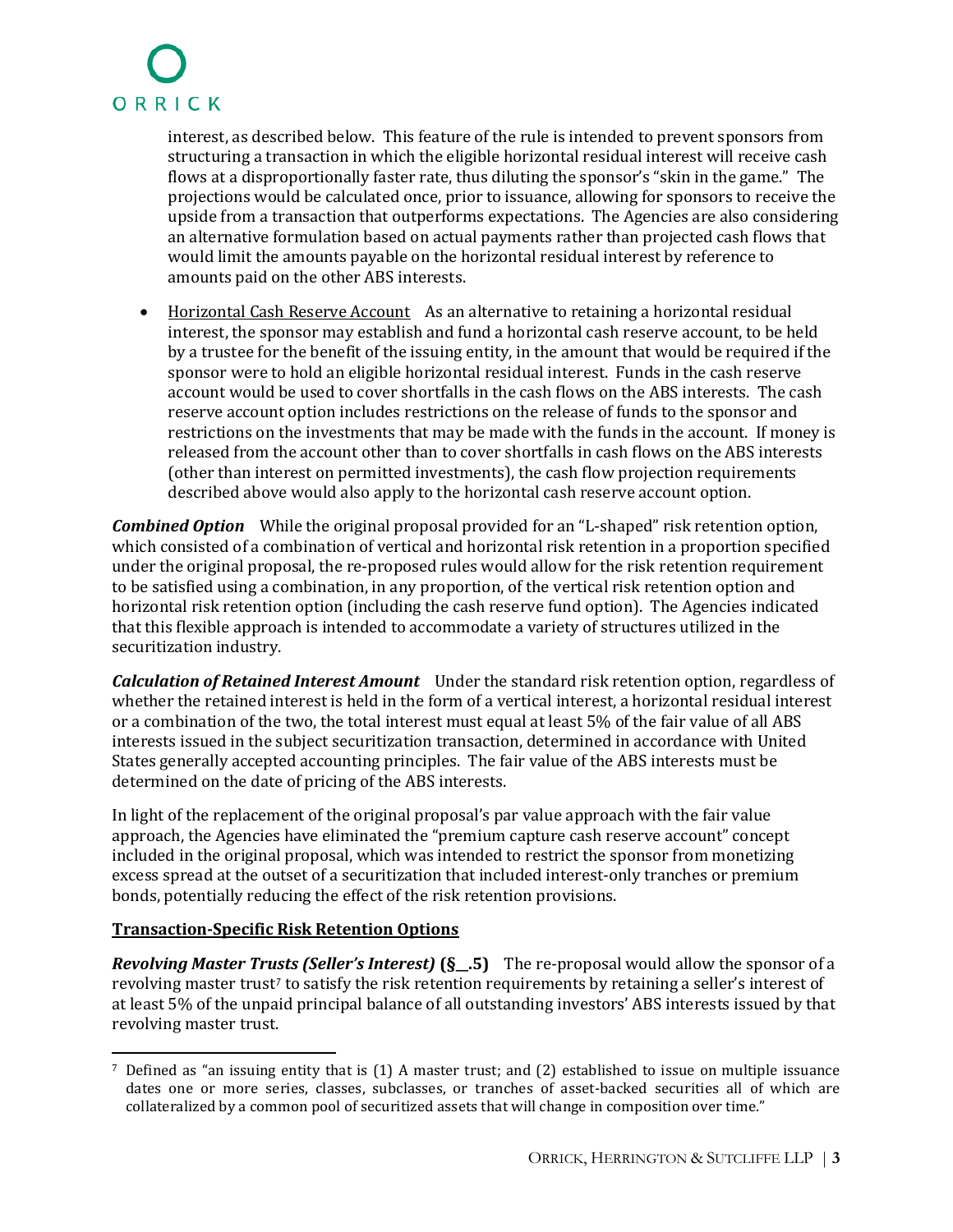A "seller's interest" under the re-proposal is an ABS interest or ABS interests (1) collateralized by all of the securitized assets and servicing assets owned or held by the issuing entity other than assets that have been allocated to a specific series, (2) that is pari passu to each series of investors' ABS interests of the issuing entity with respect to the allocation of distributions and losses with respect to the securitized assets prior to early amortization, and (3) that adjusts for fluctuations in the outstanding principal balance of the securitized assets.

The re-proposal makes a number of modifications to the seller's interest option provided for in the original proposal, including the following:

- allowing the seller's interest to be held by one or more wholly-owned affiliates of the sponsor and recognizing that the seller's interest is often held by the depositor;
- calculating the minimum seller's interest based on the amount of the outstanding unpaid principal balance of investors' ABS interests, rather than calculating the minimum seller's interest based on the amount of trust assets (note, however, that the amount of outstanding ABS interests used in this calculation would include any sponsor/seller-retained ABS interests issued under a series);
- removing the restriction prohibiting the use of the seller's interest risk retention option for master trust securitizations backed by non-revolving assets;
- revising the definition of "seller's interest" from requiring the seller's interest to be pari passu with all other ABS interests issued by the issuing entity to requiring the seller's interest to be pari passu with investors' ABS interests at the series level;
- clarifying that servicing assets, to the extent allocated as collateral for a specific series, are not part of the seller's interest;
- allowing the seller's interest to be retained in multiple interests, rather than a single interest, to address legacy trust structures;
- prohibiting the seller's interest approach for any revolving master trust that includes senior interest-only bonds or premium bonds among the ABS interests it issues to investors; and
- allowing the sponsor to be eligible to combine the seller's interest with either of the following two horizontal types of risk retained at the series level: (A) the standard horizontal risk retention option, or (B) the residual interest option so long as (i) the sponsor maintains a specified amount of horizontal risk retention in every series issued by the trust, (ii) each series distinguishes between the series' share of the interest and fee cash flows and the series' share of the principal repayment cash flows from the securitized assets collateralizing the revolving master trust (i.e., separate waterfalls), (iii) the horizontal residual interest's claim to any part of the series' share of the interest and fee cash flows is subordinated to all accrued and payable interest and principal due to more senior ABS interests in the series and reduced by the series' share of losses, (iv) the horizontal residual interest has the most subordinated claim to any part of the series' share of the principal repayment cash flows, and (v) the trust remains a revolving trust.

The re-proposed rules also address the circumstances under which a sponsor may become noncompliant with the risk retention requirements in the early amortization context, but do not address circumstances where a sponsor becomes non-compliant with the risk retention requirements in the scheduled amortization context. Under the re-proposed rule, the sponsor of a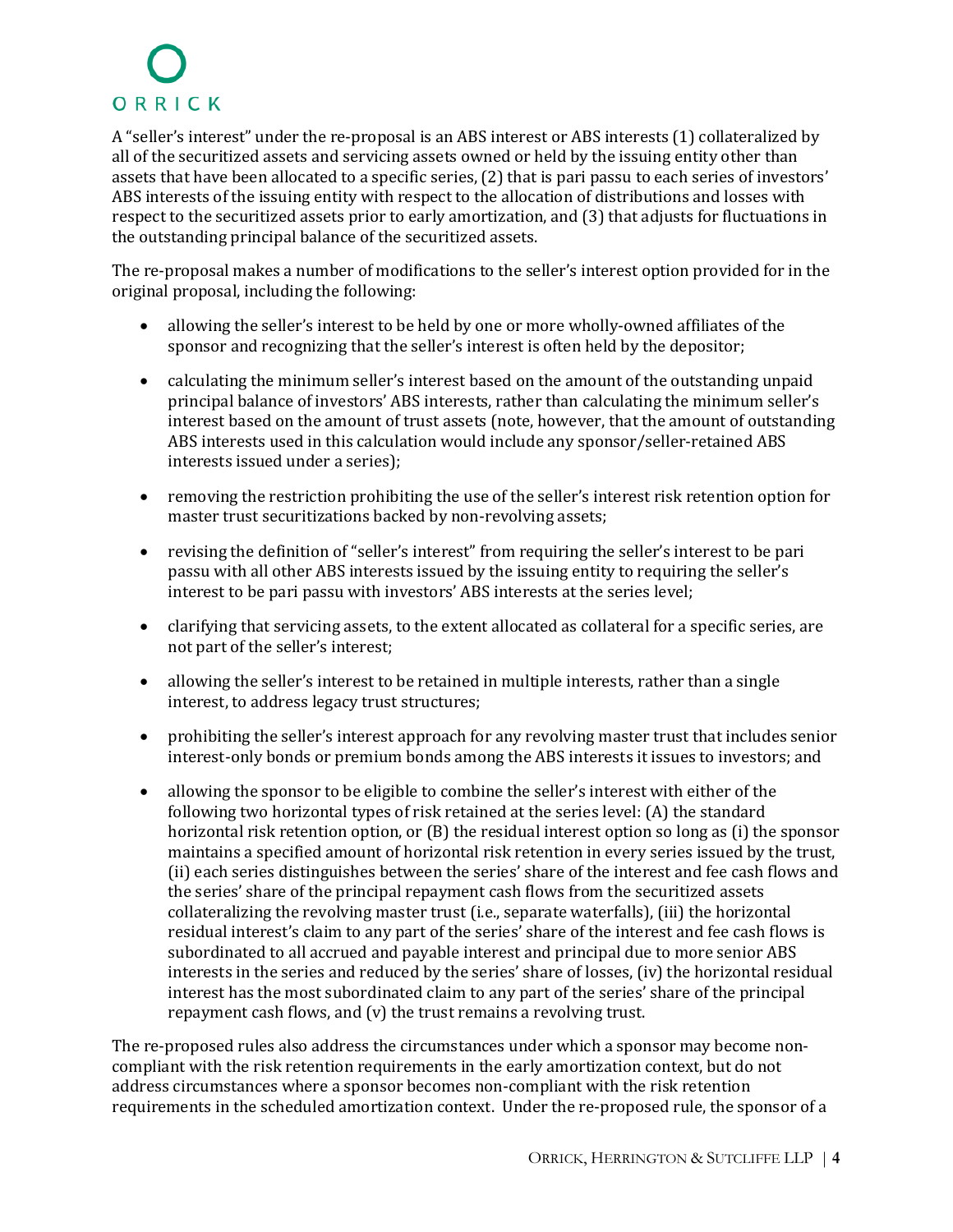revolving master trust collateralized solely by revolving assets that suffers a decline in its seller's interest during an early amortization period caused by an unsecured adverse event would not violate the rule's risk retention requirements as a result of such decline if (i) the sponsor was in full compliance with the risk retention requirements on all measurement dates before the early amortization triggering event occurred, (ii) the terms of the seller's interest continue to make it pari passu or subordinate to each series of investors' ABS interests issued by the issuing entity with respect to the allocation of losses, (iii) following the commencement of early amortization, the revolving master trust issues no additional ABS interests to any person not wholly-owned by the sponsor, and (iv) to the extent that the sponsor is relying on any horizontal residual interests to reduce the percentage of its required seller's interest, those interests continue to absorb losses. The re-proposed rules also recognize excess funding accounts as a supplement to the seller's interest, and the required amount of the seller's interest may be reduced on a dollar-for-dollar basis by the amount of cash retained in an excess funding account triggered by the trust's failure to meet the minimum seller's interest.

The sponsor would be required to meet, and therefore presumably demonstrate compliance with, the 5% test not only at the closing of each issuance of ABS interests by the revolving master trust, but at every seller's interest measurement date specified under the securitization transaction documents, and no less than monthly.

Sponsors relying on the seller's interest approach would need to comply with the rule upon its effectiveness, without regard to whether the investors' ABS interests were issued before or after the rule's effective date. A sponsor's compliance with the risk retention requirements will be based on the sponsor's actual conduct, and therefore, the sponsor does not need to revise the terms of outstanding series to conform to the rule's exact requirements.

*Eligible ABCP Conduits* **(§\_\_.6)** Aside from the detailed items set forth below, the re-proposed rulesforABCP<sup>8</sup> securitization transactions retain the basic structure of the original proposal. In short, the sponsor of an eligible ABCP conduit can satisfy its risk retention requirements where (i) the ABCP conduit is fully supported by a liquidity facility provided by a prudentially regulated domestic financial institution or by certain foreign financial institutions, and (ii) the related sponsor-approved originator-seller or majority-owned originator-seller affiliate retains an economic interest in the credit risk of the transferred assets using one of the standard risk retention or revolving master trust options.

The following items are important modifications from the original proposal:

- Whereas previously each pool of assets would be required to have only one originatorseller, now both an originator-seller and a majority-owned originator-seller affiliate would be permitted to sell or transfer assets that they have originated to a wholly-owned (directly or indirectly) but bankruptcy remote special purpose vehicle that issues asset-backed securities collateralized solely by such assets (an "intermediateSPV").<sup>9</sup>
- Whereas previously all senior interests in each pool of assets were required to be purchased only by ABCP conduits, the re-proposal provides additional flexibility to finance

<span id="page-6-0"></span><sup>&</sup>lt;sup>8</sup> Defined as "asset-backed commercial paper that has a maturity at the time of issuance not exceeding nine months, exclusive of days of grace, or any renewal thereof the maturity of which is likewise limited."

<span id="page-6-1"></span><sup>&</sup>lt;sup>9</sup> An intermediate SPV cannot, however, acquire assets directly from non-affiliates, and thus the re-proposed rules do not accommodate aggregators who use ABCP to finance assets acquired in the open market.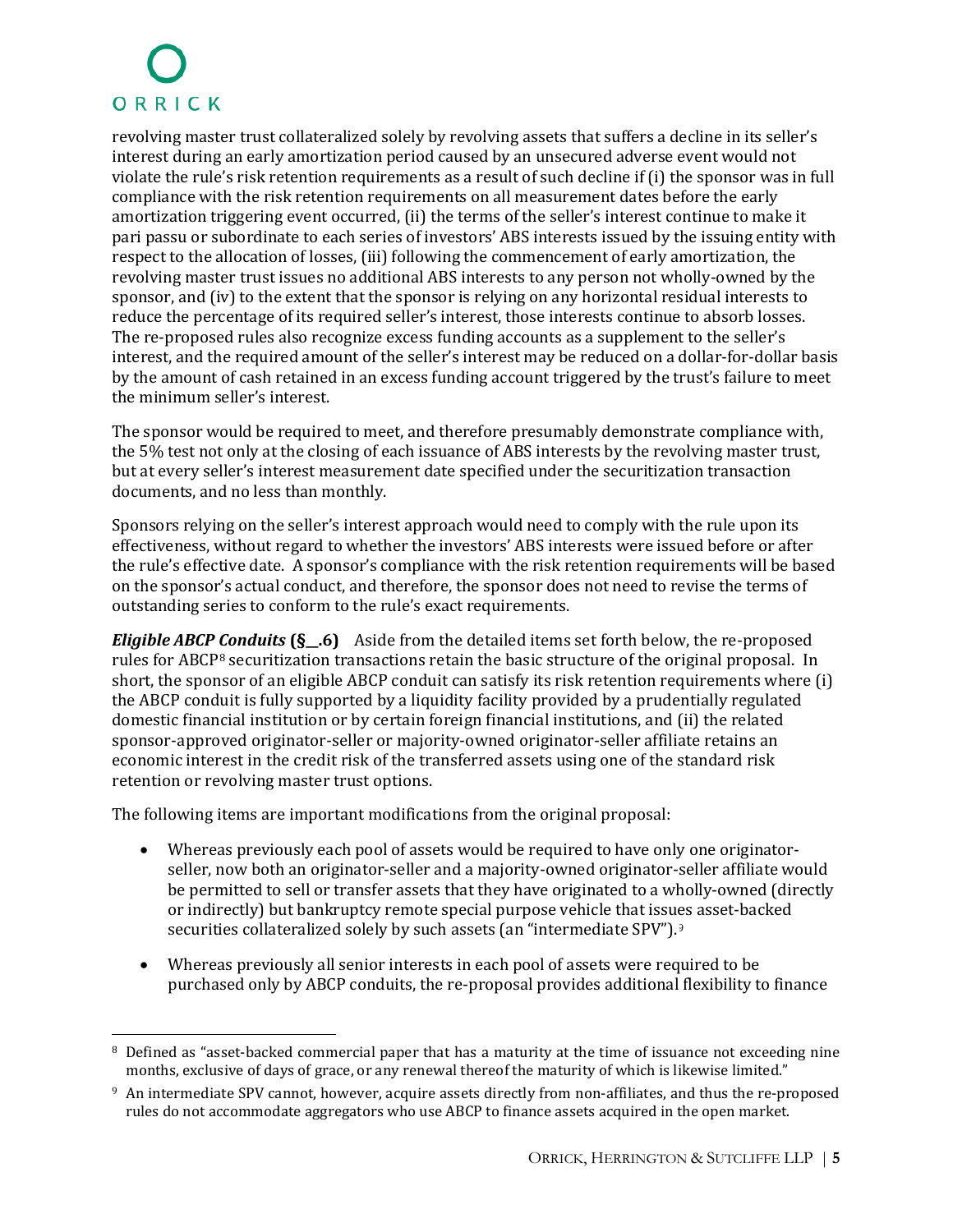credits through not only an ABCP conduit, but also other asset-backed securities channels (e.g., some originator-sellers operate a revolving master trust).

- Whereas previously originator-sellers would lose the option of choosing the risk retention requirement most suitable to the pools of assets being securitized (since the ABCP alternative risk retention option required each originator-seller to comply with the horizontal risk retention requirement), the re-proposed rules allow originator-sellers to rely on any of the risk retention options described in the re-proposed rule.
- Whereas previously disclosure of the originator-seller's identity was required, the reproposal only requires the sponsor of an ABCP conduit to provide to each purchaser of ABCP the name and form of organization of the regulated liquidity provider that provides liquidity coverage to the eligible ABCP conduit (including a description of the form, amount, and nature of such liquidity coverage, and notice of any failure to fund).

The re-proposed rules also introduce several new concepts:

- The re-proposed rules introduce the concept of a "majority-owned originator-seller affiliate," defined as an entity that, directly or indirectly, majority controls, is majority controlled by, or is under common majority control with, an originator-seller participating in an eligible ABCP conduit.
- The re-proposed rules allow for multiple intermediate SPVs between an originator-seller and a majority-owned originator-seller affiliate. The intermediate SPV would be permitted to acquire assets originated by the originator-seller or its majority-owned originator-seller affiliate from the originator-seller or majority-owned originator-seller affiliate, or it could also acquire assets or asset-backed securities from another controlled intermediate SPV collateralized solely by securitized assets originated by the originator-seller or its majorityowned originator-seller affiliate, and servicing assets.
- The re-proposed rules expand the types of collateral that an eligible ABCP conduit can acquire, which would include: (1) ABS interests supported by securitized assets originated by an originator-seller or one or more majority-owned originator-seller affiliates of the originator seller, and by servicing assets; (2) special units of beneficial interest or similar interests in a trust or special purpose vehicle that retains legal title to leased property underlying leases that were transferred to an intermediate SPV in connection with a securitization collateralized solely by such leases originated by an originator-seller or majority-owned originator-seller affiliate, and by servicing assets; and (3) interests in a revolving master trust collateralized solely by assets originated by an originator-seller or majority-owned originator-seller affiliate, and by servicing assets.

Certain restrictions are clarified by the re-proposed rule:

- The ABCP conduit has to be collateralized solely by asset-backed securities acquired by the ABCP conduit in an initial issuance by or on behalf of an intermediate SPV directly from the intermediate SPV, from an underwriter of the securities issued by the intermediate SPV, or from another person who acquired the securities directly from the intermediate SPV, and servicing assets.
- The re-proposed rules require that a regulated liquidity provider must have entered into a legally binding commitment to provide 100% liquidity coverage on all the ABCP issued by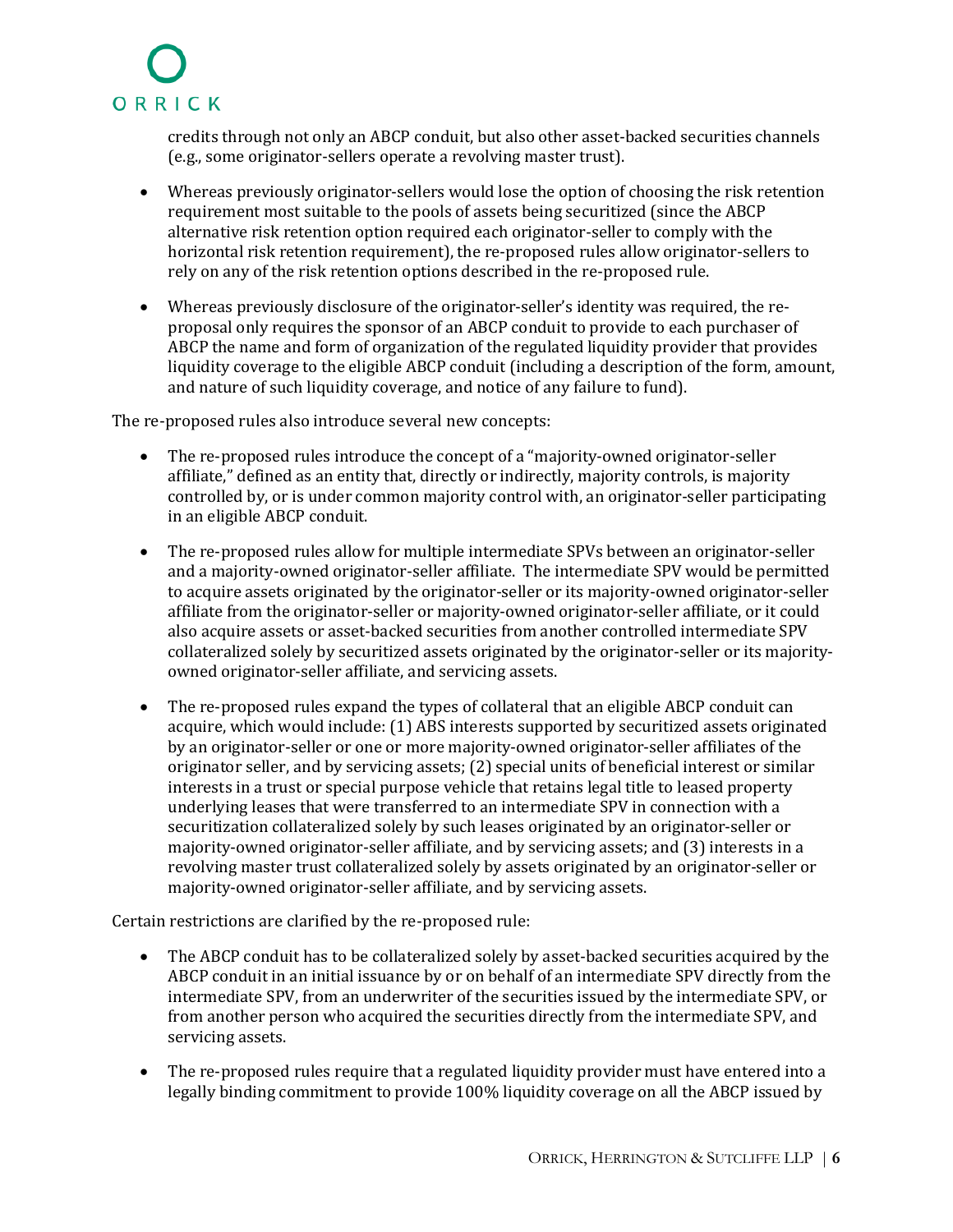the issuing entity. In the event that the ABCP conduit is unable for any reason to repay maturing ABCP issued by the issuing entity, the total amount for which the liquidity provider may be obligated would be equal to 100% of the amount of ABCP outstanding plus accrued and unpaid interest. Liquidity coverage that only funds performing receivables or performing ABS interests would not meet the requirements of the ABCP option.

The sponsor of an eligible ABCP conduit would be responsible for compliance and therefore would be required to (i) monitor compliance by the originator-sellers, (ii) approve each originator-seller and each intermediate SPV, and (iii) establish criteria governing eligible assets. If an ABCP sponsor determines that compliance has not been maintained by an originator-seller or majorityowned originator-seller affiliate, such sponsor would be required to promptly notify investors, the Commission and its appropriate Federal banking agency, if any, in writing of (1) the name and form of organization of any originator-seller that fails to maintain its credit risk retention and the amount of asset-backed securities issued by an intermediate SPV of such originator-seller and held by the ABCP conduit, (2) the name and form of organization of any originator-seller or majorityowned originator-seller affiliate that hedges, directly or indirectly through an intermediate SPV, its risk retention in violation of its risk retention requirements and the amount of asset-backed securities issued by an intermediate SPV of such originator-seller or majority-owned originatorseller affiliate and held by the ABCP conduit, and (3) any remedial actions taken by the ABCP conduit sponsor or other party with respect to such asset-backed securities. In addition, such ABCP conduit sponsor would be required to take other appropriate steps, including, as appropriate, curing any breach of the requirements or removing from the eligible ABCP conduit any asset-backed security that does not comply with the applicable requirements.

*CMBS* **(§\_\_.7)** The rules re-propose, with some modification, an option specific to commercial mortgage backed securities (CMBS) transactions (now defined as those collateralized solely by commercial real estate loans and servicing assets), in addition to the general options discussed above. The risk retention requirement may be satisfied, in whole or in part (thereby permitting this option to be combined with a sponsor-retained vertical interest), if a third-party purchaser (or two pari passu third-party purchasers), purchases and retains for its own account an interest that would satisfy the horizontal risk retention option discussed above and if the following additional conditions are satisfied:

- the purchaser pays for its interest in cash at closing without financing (direct or indirect) from any transaction party (or affiliate thereof) other than an investor;
- each third-party purchaser reviews the credit risk of each asset in the pool prior to the sale of the CMBS including, at a minimum, underwriting standards, collateral and expected cash flows;
- no third-party purchaser may be affiliated with any transaction party other than an investor except  $(x)$  the special servicer or  $(y)$  one or more originators, as long as the assets originated by the affiliated originator(s) collectively comprise less than 10% of the principal balance of the securitized assets at closing;
- the operative documents provide (1) an unaffiliated operating advisor is appointed that does not have a direct or indirect financial interest in the transaction other than its fees as operating advisor, (2) the operating advisor is required to act in the best interest of the investors as a collective whole, (3) the standards with respect to the operating advisor's required experience, expertise and financial strength in relation to its duties over the life of the transaction, (4) the terms of the compensation of the operating advisor, (5) when the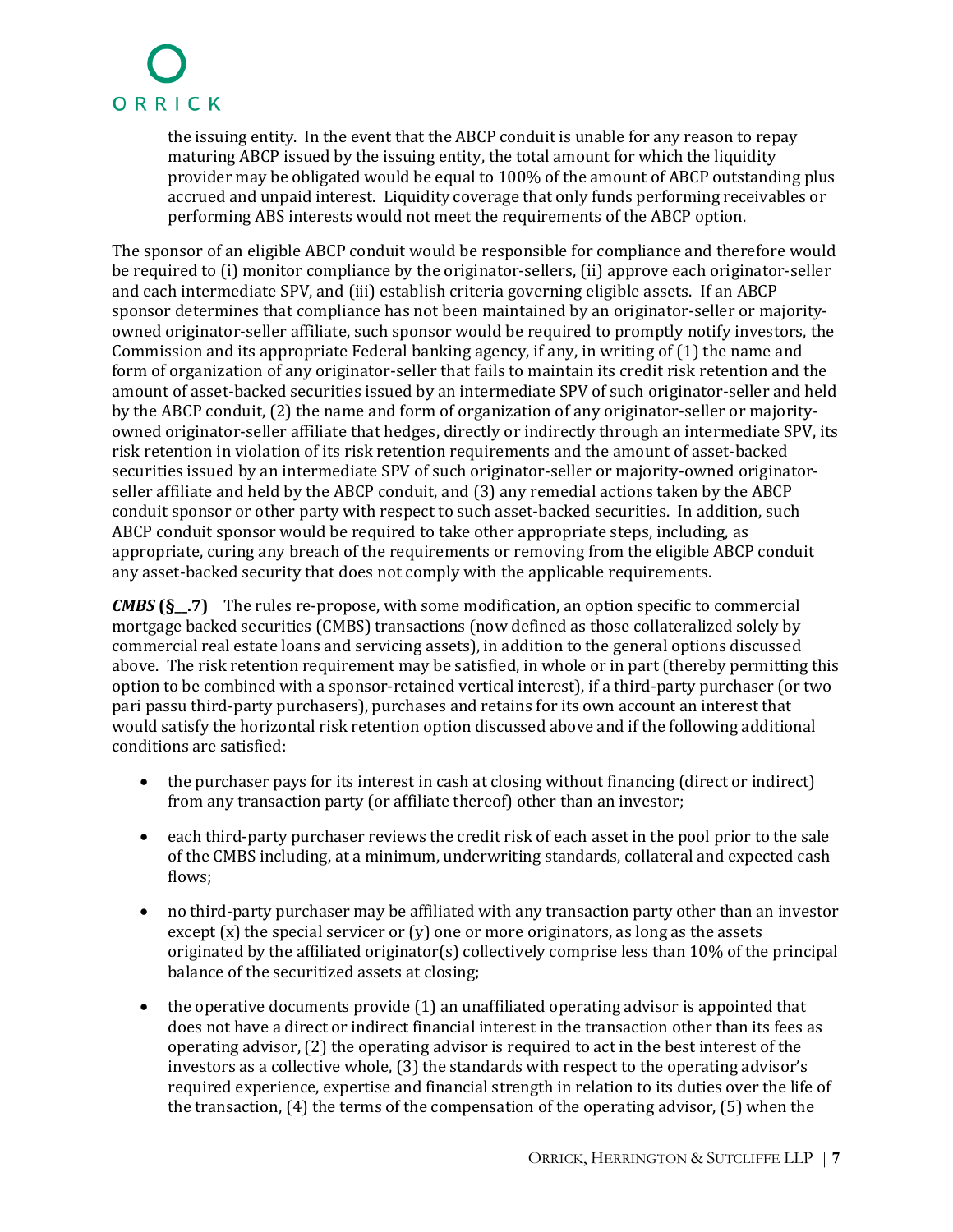retained horizontal risk interest is 25% or less of its initial principal balance, the special servicer is required to consult with the operating advisor in connection with (and prior to) material servicing decisions including material modifications or waivers, foreclosure or comparable conversion, or acquisition of a property, (6) the operating advisor is given access to information necessary for it to perform its duties and shall be responsible for reviewing the actions of the special servicer, reviewing all special servicer reports, reviewing calculations made by the special servicer in accordance with the transaction documents and issuing periodic reports to investors and the issuer as to the compliance by the special servicer with the standards set forth in the operating documents, and (7) the operating advisor may recommend that the special servicer be replaced if the special servicer has failed to comply with the applicable standard and such replacement would be in the interest of the investors as a collective whole (in which case the special servicer may be replaced upon the affirmative vote of a majority of the outstanding principal amount of all ABS interests voting on the matter (with holders of 5% of the outstanding principal amount of all ABS interests constituting a quorum); and

 each third-party purchaser complies with the hedging and similar restrictions as would be applicable to a retaining sponsor except (I) an initial third-party purchaser (or a sponsor retaining the required horizontal residual interest) may, on or after the date that is five years after the closing date, transfer the interest to a subsequent third-party purchaser complying with the requirements described above and (II) a subsequent third-party purchaser may transfer the acquired interest to a different subsequent third-party purchaser complying with the requirements described above (in each case, with any such requirements as may be applicable before closing being required to be satisfied at or before the time of transfer).

The sponsor would be responsible for compliance with the requirements described above and must maintain and follow policies and procedures to monitor compliance by any third-party purchasers. If the sponsor determines that compliance has not been maintained by a third-party purchaser, such sponsor would be required to promptly notify the holders of ABS interests issued in the securitization transaction of such non-compliance.

*GSEs* **(§\_\_.8)** The original proposal provided that the full guarantee of timely payments of principal and interest provided by Fannie Mae and Freddie Mac on their securitizations would be sufficient to satisfy the credit risk retention requirements of the rule, so long as such entities are operating under the conservatorship or receivership of the FHFA with capital support from the United States. This provision would also apply to a successor entity under similar circumstances. The re-proposed rules offer the same treatment for Fannie Mae and Freddie Mac as under the original proposal, without modification. In addition, the prohibition on hedging by a retaining sponsor, its affiliates and the issuing entity would not apply.

*CLOs* **(§\_\_.9)** The Agencies in the re-proposed rules reiterated their view that a CLO Manager is a "securitizer" required to retain risk under the regulations. "CLO Manager" is defined as "an entity thatmanages a CLO,<sup>10</sup> which entity is registered as an investment adviser under the Investment Advisers Act…or is an affiliate of such a registered investment adviser and itself is managed by such registered investment adviser."

<span id="page-9-0"></span> $10$  Defined as a "special purpose entity that (1) issues debt and equity interests and (2) whose assets consist primarily of loans that are securitized assets and servicing assets."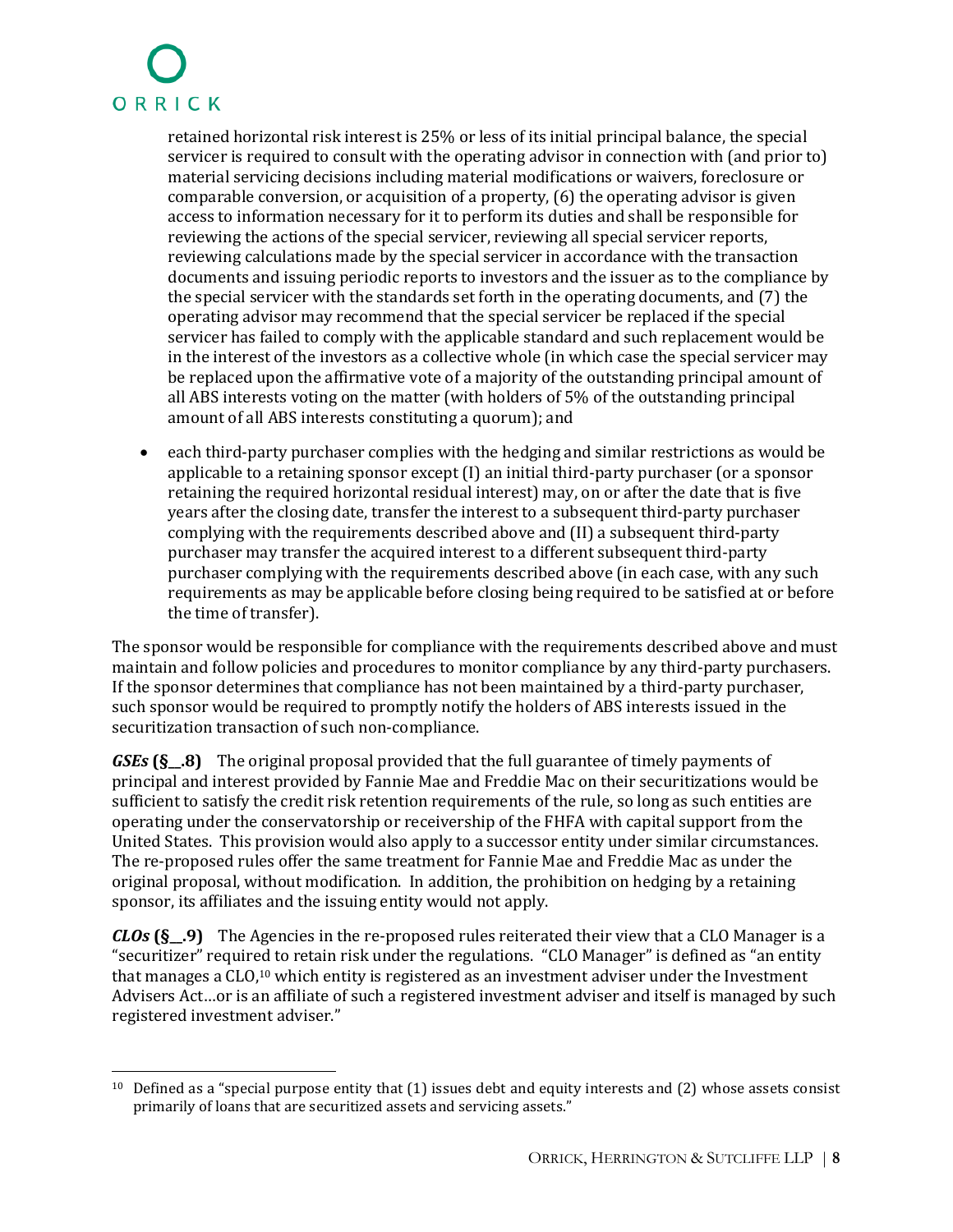In addition to the standard risk retention options, the re-proposed rules add a new risk retention option for "open market CLOs", defined to mean a CLO whose assets consist of senior secured syndicated loans acquired by the CLO directly from the sellers in open market transactions (and servicing assets), that is managed by a CLO Manager and that holds less than 50% of its assets (by principal amount) in loans syndicated or originated by lead arrangers that are affiliates of the CLO. This option is intended to permit the required risk retention to be shifted from the CLO Manager to the "lead arrangers" (defined below) of the underlying loans under a set of very specific (and many commentators suggest, likely difficult to satisfy) conditions. The option does not permit the use of a combination of the standard option (CLO Manager-retained risk) and open market option (lead arranger retained risk).

In order to satisfy the risk retention requirements using this option, an open market CLO must:

- hold only "CLO-eligible loan tranches" (defined below) meeting the requirements described below (and servicing assets);
- provide in its governing documents that at all times the assets of the CLO consist of senior secured syndicated loans (defined generally consistently with current CLO practice) that are CLO-eligible loan tranches (and servicing assets);
- not invest in ABS interests or derivatives other than hedging transactions that are servicing assets to hedge risks of the open market CLO;
- purchase CLO-eligible loan tranches directly or through a warehouse facility in open market transactions on an arms-length basis; and
- not permit the CLO Manager to receive any management fee or gain on sale at the time of issuance.

A "CLO-eligible loan tranche" is a term loan in a syndicated credit facility to a commercial borrower where (x) at least 5% of the face amount of the tranche is retained by the lead arranger until the earliest of repayment, maturity, involuntary and unscheduled acceleration, payment default or bankruptcy default of the tranche (and only if the lead arranger retaining the risk complies with the limitations on hedging, transferring and pledging of the retained risk), (y) holders of the CLOeligible loan tranche are given voting/consent rights in the underlying loan documents with respect to material waivers and amendments, including adverse changes to money terms, alterations to pro rata or voting provisions and waivers of conditions precedent, and (z) the voting, pro rata and similar provisions applicable to the security for the CLO-eligible loan tranche are not materially less advantageous to the obligor than the terms of other tranches of comparable seniority.

The "lead arranger" with respect to a CLO-eligible loan tranche is one which (1) is active in the origination, structuring and syndication of commercial loan transactions and has played a primary role in the structuring, underwriting and distribution of the CLO-eligible loan tranche in the primary market, (2) has taken an allocation at closing of the related syndicated credit facility of at least 20% of the original principal balance and no other member of the syndication group (or affiliated members) has taken a greater allocation, and (3) is identified at the time of origination in the applicable agreements, represents to holders that it and the related CLO-eligible loan tranche satisfy the risk retention requirements and covenants to retain the required risk.

*Municipal Bond Repackagings (Tender Option Bonds)* **(§\_\_.10)** In response to industry comments, the Agencies included in the re-proposed rules two risk retention options for certain securitizations involving tender option bonds (TOBs), a common form of municipal bond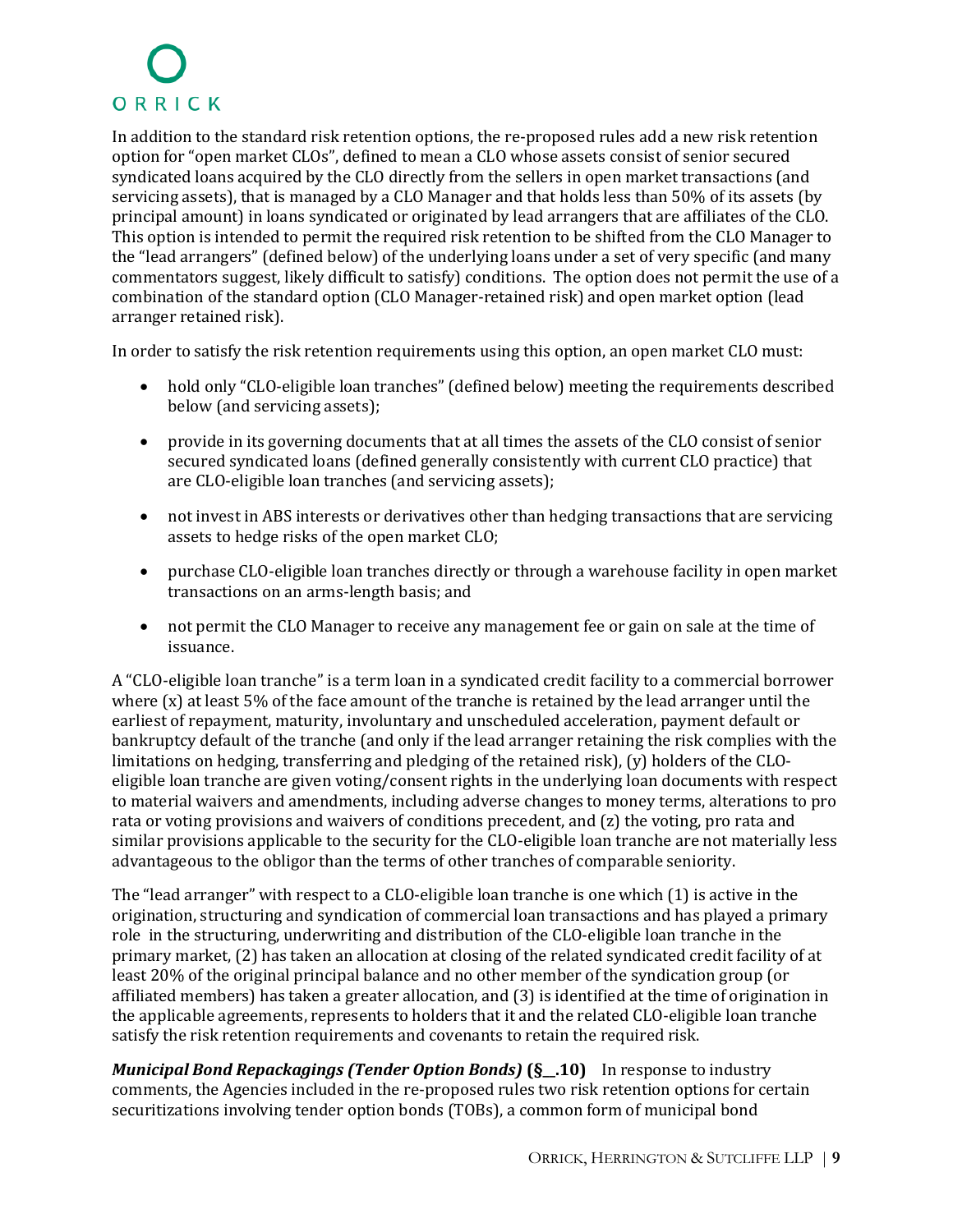repackaging. While their characteristics can vary, a typical TOBs transaction involves the deposit of a single issue of highly rated, long-term municipal bonds in a trust, which issues two classes of securities: a floating rate, puttable security (a "floater") and an inverse floating rate security (a "residual").

The TOBs-specific risk retention options would be available to a "qualifying tender option bonds entity," defined as a TOBs issuing entity with respect to which:

- only two classes of securities are issued: (i) a floater that entitles the holder to put such floater to the issuing entity upon no more than 30 days' notice and that is eligible for purchase by money market funds under Rule 2a-7 of the Investment Company Act of 1940, as amended, and (ii) a residual interest entitled to all remaining income of the issuing entity;
- $\bullet$  the collateral is limited to servicing assets and municipal securities<sup>[11](#page-11-0)</sup> having the same issuer, obligor or source of payment;
- interest payments received on the municipal securities are excludable from gross income under the Internal Revenue Code;
- interest payments received on the securities issued by the TOBs issuing entity are likewise excludable from gross income;
- a regulated liquidity provider provides a guarantee or liquidity coverage on all of the TOBs; and
- $\bullet$  the issuing entity qualifies under the applicable IRS revenue procedure.<sup>[12](#page-11-1)</sup>

Two risk retention options would be available to the sponsor of a qualifying tender option bond entity. First, the sponsor may retain an interest in the issuing entity that, upon issuance, meets the requirements for an "eligible horizontal residual interest" but that, following a "tender option terminationevent,["](#page-11-2)<sup>13</sup> meets the requirements of an "eligible vertical interest." Second, the sponsor may satisfy its risk retention obligation by holding municipal securities from the same issuance of municipal securities deposited in the qualifying tender option bonds entity in a face amount equal to 5% of the value of the deposited municipal securities.

The re-proposal's inclusion of these two risk retention options for qualifying tender option bond entities represents the first time that the regulators have explicitly included TOBs within the scope of rulemaking efforts aimed at asset-backed securities, which results in a number of questions for the TOBs market to address, including how certain securities laws that are more applicable to products traditionally categorized as asset-backed securities might be applied to a typical TOBs structure.

<span id="page-11-0"></span><sup>&</sup>lt;sup>11</sup> As defined in Section 3(a)(29) of the Exchange Act.

<span id="page-11-1"></span><sup>12</sup> IRS Revenue Procedure 2003-84.

<span id="page-11-2"></span><sup>&</sup>lt;sup>13</sup> "Tender option termination event" is defined by reference to IRS Revenue Procedure 2003-84 and generally includes bankruptcy, payment default or ratings downgrade.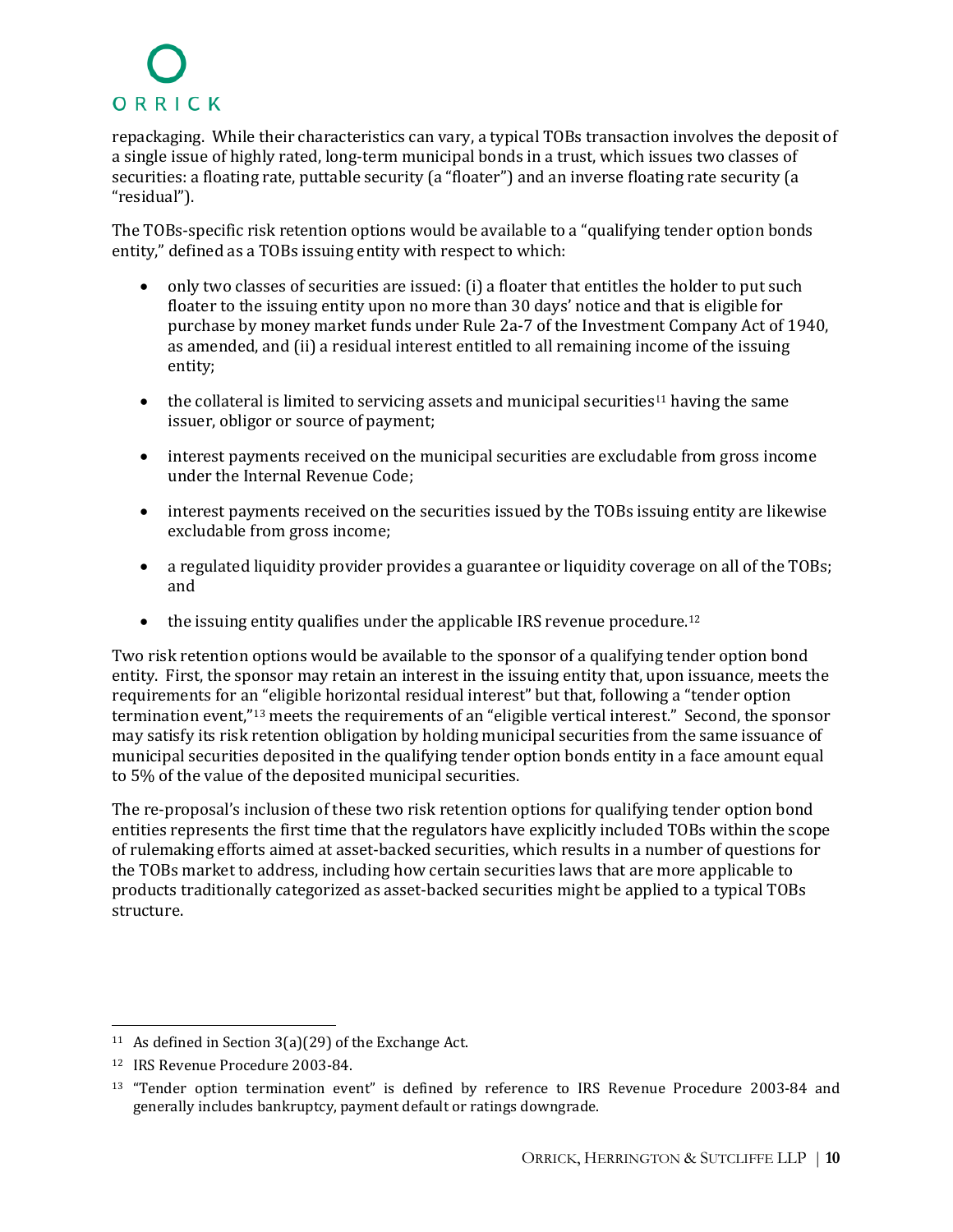### **WHICH PARTY IS REQUIRED TO RETAIN THE CREDIT RISK?**

#### **The Sponsor (§\_\_.3(a))**

Section 15G of the Exchange Act requires the promulgation of regulations requiring a "securitizer" to retain credit risk. Section 15G(a)(3) defines "securitizer" as (A) an issuer of an asset-backed security; or (B) a person who organizes and initiates an asset-backed securities transaction by selling or transferring assets, either directly or indirectly, including through an affiliate, to the issuer. The Agencies interpret "issuer" as used in prong (A) to mean "depositor," or the entity that deposits the assets that collateralize the asset-backed securities with the issuing entity. The description of the entity in prong (B) is substantially identical to the definition of "sponsor" under Regulation AB, and the re-proposed rules define a "sponsor" of an asset-backed securities transaction in a manner substantially consistent with the Regulation AB definition, as "a person who organizes and initiates a securitization transaction by selling or transferring assets, either directly or indirectly, including through an affiliate, to the issuing entity."

The re-proposed rules would generally apply the risk retention requirements of Section 15G to a sponsor of a securitization transaction, and not to the depositor.

#### **Multiple Sponsors (§\_\_.3(b))**

Where two or more entities each meet the definition of sponsor for a single securitization transaction, the re-proposed rules allow for the credit risk to be retained by one of the sponsors, but each sponsor remains responsible for ensuring that at least one of the sponsors complies with the risk retention requirements.

For example, in a "rent-a-shelf" transaction, both the institution renting the shelf and the registrant could be considered a sponsor. In that case, the two parties could agree that only one party will retain the credit risk, but both parties would be responsible in the event of non-compliance. The reproposed rules do not indicate how this responsibility would be divided between the parties.

#### **Allocation to Originators (§\_\_.11)**

The re-proposal does not significantly alter the allocation to originator option provided for in the original proposal. A sponsor may allocate its risk retention obligations to the originator(s)<sup>[14](#page-12-0)</sup> of the securitized assets in certain circumstances and subject to certain conditions, which would then reduce the sponsor's required risk retention by the portion of the obligation assumed by originators.

An originator may assume such obligations only if it has contributed a significant amount of assets to the securitization (at least 20% of the underlying assets) and is restricted to holding no more than its proportional share of the risk retention obligation. An originator would be required to acquire horizontal and vertical interests in the securitization transaction in the same proportion as the interests originally acquired by the sponsor.

Notwithstanding the assumption of the risk retention obligations by an originator, the re-proposed rules provide that the sponsor would remain responsible for compliance with the risk retention requirements. Further, in the event the sponsor determines that any originator is not in

<span id="page-12-0"></span><sup>14</sup> Originator is defined as "a person who, (1) through an extension of credit or otherwise, creates an asset that collateralizes an asset-backed security; and (2) sells the asset directly or indirectly to a securitizer or issuing entity."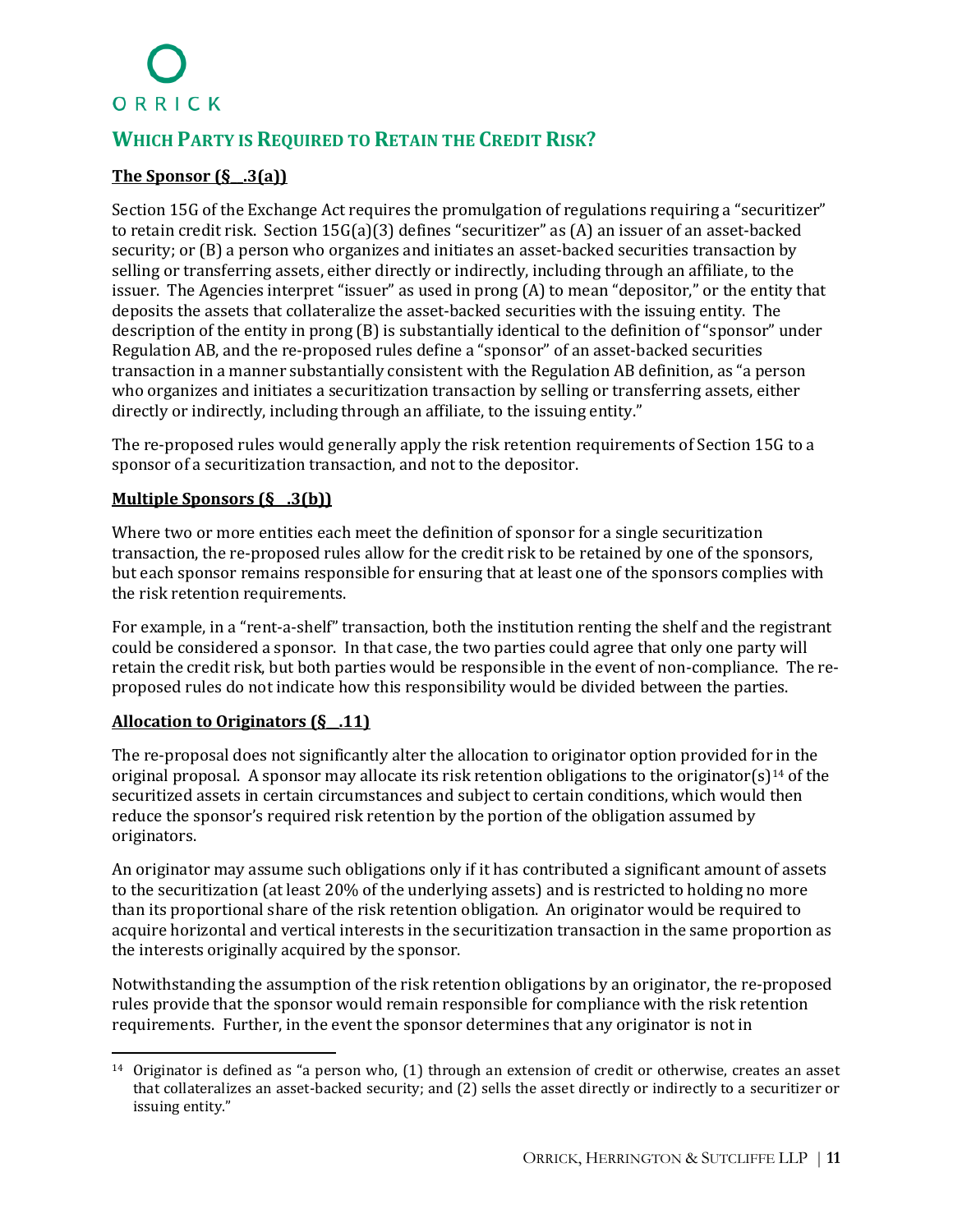compliance with the re-proposed rules, the sponsor would be required to promptly notify the holders of ABS interests issued in the securitization transaction of such non-compliance by the originator.

#### **Majority-Owned Affiliates (§\_\_.12(a))**

The original proposal allowed for the transfer of the retained credit risk to one or more affiliates whose financial statements are consolidated with those of the sponsor. The re-proposal replaces the "consolidated affiliate" concept with a "majority-owned affiliate" concept and allows for a transfer of the retained credit risk to an entity that, directly or indirectly, majority controls, is majority controlled by or is under common majority control with, the sponsor.

#### **DISCLOSURE**

The re-proposed rules would require a sponsor to provide, or cause to be provided, specified disclosures to potential investors a reasonable period of time prior to the sale of the applicable asset-backed securities and to provide the same disclosures, upon request, to the Commission and to such sponsor's primary Federal regulator, if any.

*Standard Risk Retention Options* **(§\_\_.4(d))** A sponsor employing the standard horizontal residual interest option would be required to disclose (i) the fair value (as a percentage of the fair value of all of the ABS interests issued and as a dollar amount) of the sponsor's retained horizontal residual interest as well as the fair value of the horizontal residual interest required to be retained, (ii) a description of the material terms of the retained horizontal residual interest, (iii) a description of the methodology used to calculate the fair value of all classes of ABS interests, (iv) the key inputs and assumptions used in measuring the fair value of all classes of ABS interest and of the retained horizontal residual interest and the reference data or other historical information used to develop such inputs and assumptions, (v) as of a disclosed date no more than sixty days prior to the closing of the securitization transaction, the number of securitizations during the previous five years in which the sponsor retained a horizontal residual interest and the number, if any, of payment dates in each securitization on which actual cash flow on the horizontal residual interest exceeded projected cash flows, and (vi) certain information relating to the fair value and material terms of any applicable horizontal cash reserve account established to satisfy the risk retention requirements.

A sponsor employing the standard vertical interest option would be required to disclose (i) whether the interest will be retained in the form of a single vertical security or an interest in each class of ABS interests, (ii) with respect to a retained single vertical security, the fair value of the retained single vertical security at the closing of the transaction, the fair value of the single vertical security that is required to be retained, each class of ABS interests underlying the single vertical security and the percentage of each class that the sponsor would have been required to retain if the sponsor retained an interest in each class, (iii) with respect to a retained interest in each class of ABS interests, the percentage of each class of ABS interests retained and the percentage of each class required to be retained, and (iv) information relating to the measurement of the fair value of the retained vertical interest substantially similar to the information required for a retained horizontal residual interest.

A sponsor employing any standard risk retention option would be required to retain written records of the applicable disclosures and, upon request, must provide such disclosures to the applicable regulators, until three years after all ABS interests are no longer outstanding.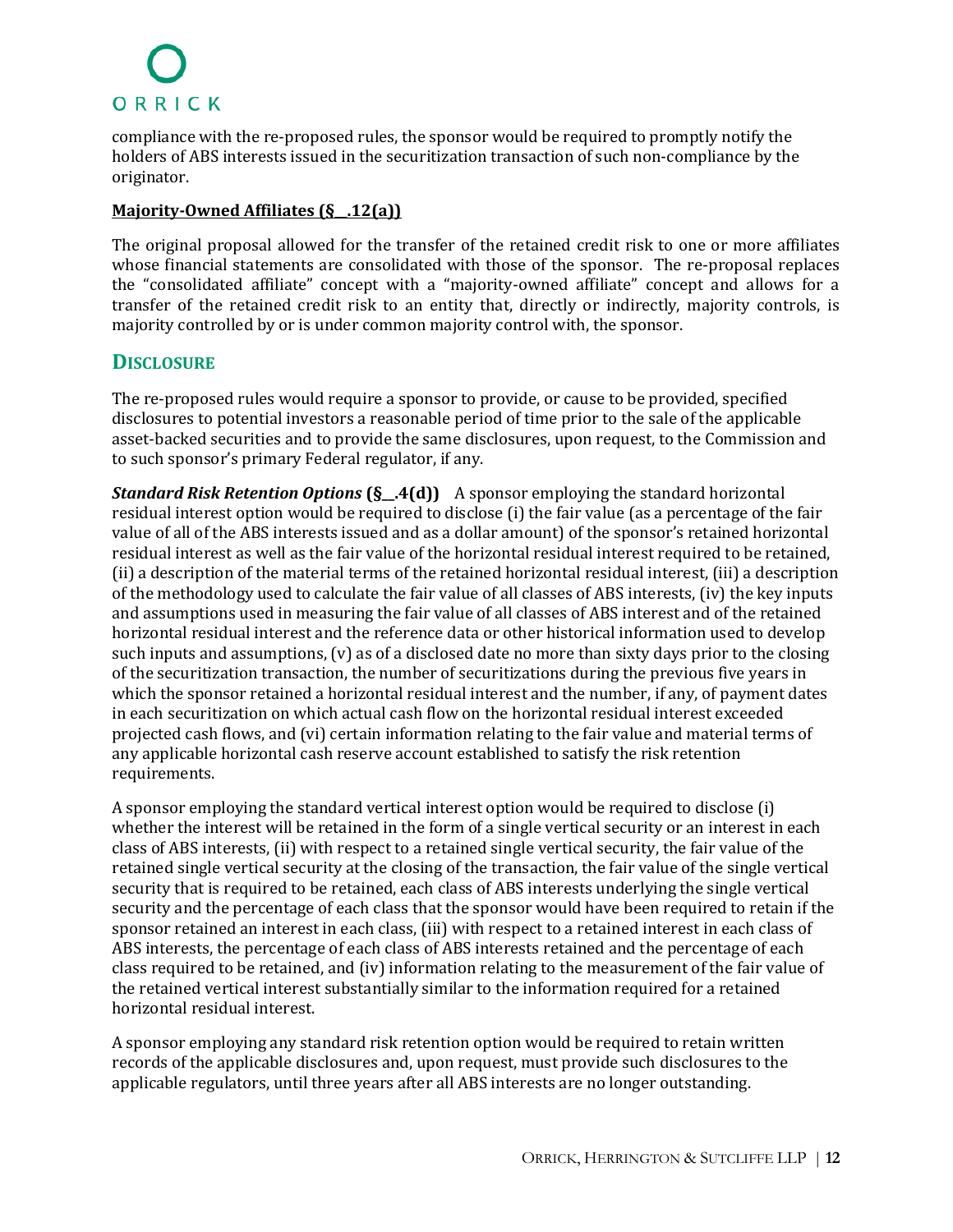*Revolving Master Trusts (Seller's Interest)* **(§\_\_.5(g))** A sponsor relying on the seller's interest risk retention option would be required to disclose (i) the value (as a percentage of the unpaid principal balance of all of the investors' ABS interests issued in the securitization transaction and as a dollar amount) of the seller's interest at closing, (ii) the fair value (as a percentage of the fair value of all of the investors' ABS interests issued in the securitization transaction and as a dollar amount) of any horizontal risk retention employed by the sponsor at closing, (iii) a description of the material terms of the seller's interest and of any horizontal risk retention employed by the sponsor, and (iv) if the sponsor retains credit risk pursuant to any horizontal risk retention option, the disclosures applicable to the standard horizontal risk retention option described above. The sponsor would be required to retain written records of these disclosures and, upon request, must provide such disclosures to the applicable regulators, until three years after all applicable ABS interests are no longer outstanding.

*Eligible ABCP Conduits* **(§\_\_.6(d))** An ABCP conduit sponsor relying on the applicable risk retention option would be required to disclose to each investor prior to or contemporaneously with the first sale of ABCP to such investor and at least monthly thereafter (i) the name and form of organization of the regulated liquidity provider that provides liquidity coverage to the eligible ABCP conduit (including a description of the form, amount, and nature of such liquidity coverage, and notice of any failure to fund), and (ii) with respect to each ABS interest held by the ABCP conduit, the asset class or a brief description of the underlying receivables, the standard industrial category code (SIC Code) for the originator-seller or majority-owned originator-seller affiliate and a description of the form, fair value and nature of the retained interest.

In addition, such ABCP conduit sponsor would be required to provide, upon request, to the Commission and its appropriate Federal banking agency, if any, all of the information required to be provided to investors and the name and form of organization of each originator-seller or majorityowned originator-seller affiliate that is retaining an interest in the securitization transactions.

*CMBS* **(§\_\_.7(b)(7))** A sponsor relying on the CMBS risk retention option would be required to disclose (i) the name and other indentifying information for each third-party purchaser, (ii) each such purchaser's experience in investing in CMBS, (iii) any other material (in light of the particular transaction) information regarding the purchaser or its retention of the horizontal residual interest, (iv) a description of the fair value (as a percentage of the fair value of all of the CMBS issued and as a dollar amount ) of the horizontal residual interest retained by each purchaser and the purchase price paid by each such purchaser, (v) the fair value (as a percentage of the fair value of all of the CMBS issued) of the horizontal residual interest the sponsor would have retained if the sponsor had relied on retaining such an interest, (vi) a description of the material terms of the horizontal residual interest (including the same information required to be disclosed with respect to sponsorretained horizontal residual interests), (vii) the material terms of the documents relating to the operating advisor including certain of the information required in the documents as described above, and (viii) the representations and warranties made with respect to the underlying assets, a schedule of assets which do not comply with such representations and warranties and the factors used in determining to include such assets notwithstanding such non-compliance (e.g., compensating factors or immateriality).

*GSEs* **(§\_\_.8(c))** A sponsor relying on the GSE risk retention option would be required to provide a description of the manner in which it has satisfied the credit risk retention requirement.

*CLOs* **(§\_\_.9(d))** A sponsor relying on the open market CLO risk retention option would be required to disclose (A) a complete list of every asset held by the CLO (or before closing, held in a warehouse facility in anticipation of closing), including certain specific information, including the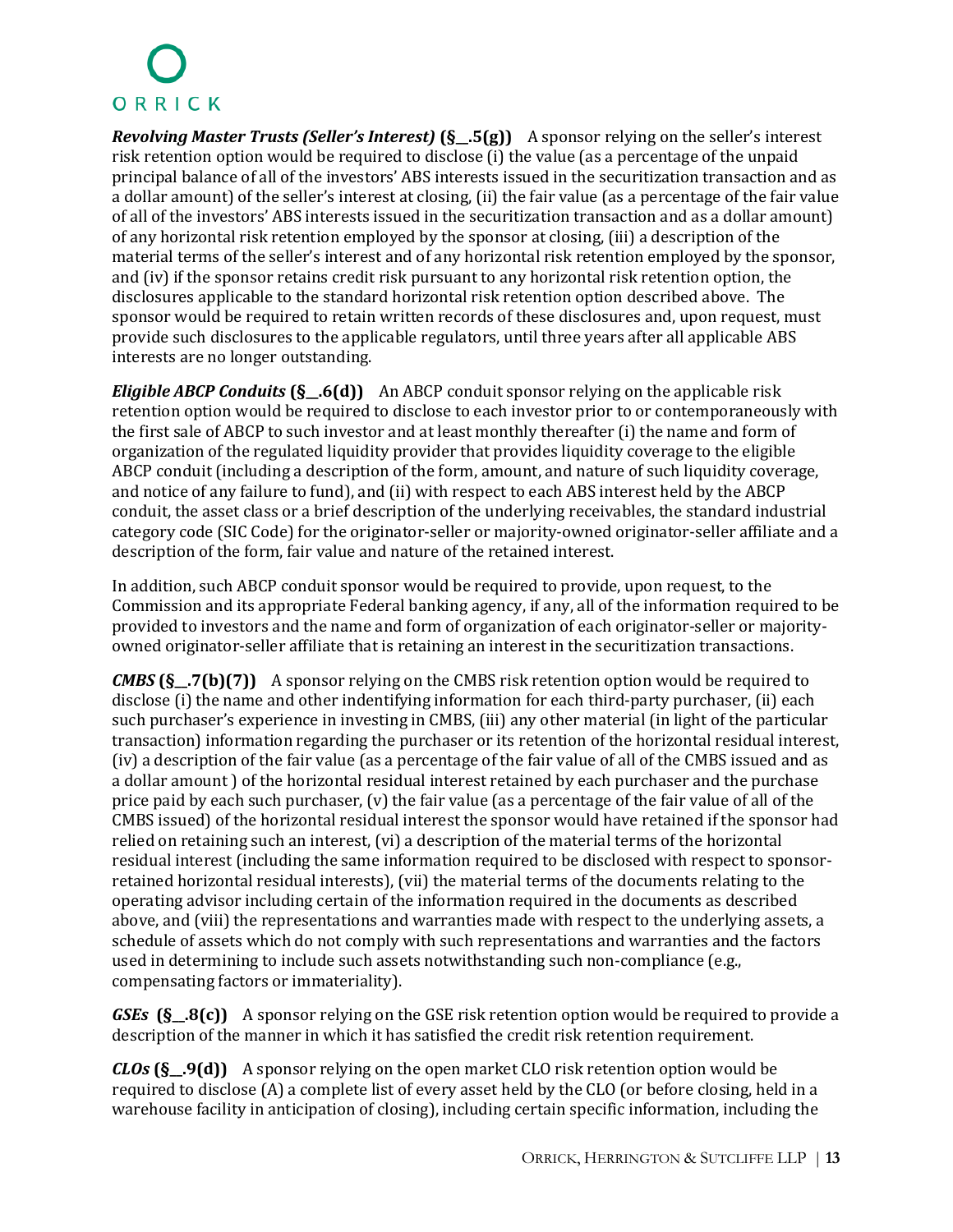price at which the loan tranche was acquired by the CLO and the name of the lead arranger, which list must be updated at least annually, and (B) the name and form of organization of the CLO Manager.

*Tender Option Bonds* **(§\_.10(e))** A sponsor relying on the TOBs risk retention option would be required to disclose the name and form of organization of the qualifying tender option bond entity and a description of the form, fair value (as a percentage of the fair value of all ABS interests issued and as a dollar amount) and nature of the interest retained by such sponsor, as well as the disclosures applicable to the standard risk retention options described above.

*Allocation to Originators* **(§\_\_.11(a)(2))** Any sponsor of a securitization transaction in which a portion of the required risk retention is allocated to an originator would be required to disclose the name and form of organization of such originator, the form, amount and nature of the allocated interest and the method of payment for such allocated interest.

### **TRANSFER, HEDGING AND PLEDGING RESTRICTIONS (§\_\_.12)**

Section 15G(a)(1)(A) of the Exchange Act provides that risk retention regulations shall prohibit a securitizer from directly or indirectly hedging or otherwise transferring the credit risk that is required to be retained by the securitizer. The Agencies aim to achieve this general prohibition by:

- prohibiting a sponsor from transferring any interest or assets that the sponsor is required to retain to any person other than a majority-owned affiliate;
- prohibiting a sponsor, its affiliates and the related issuing entity from purchasing or selling a security or other financial instrument, or entering into an agreement, derivative or other position, if (i) the payments on the security or financial instrument or under the agreement, derivative or position are materially related to the sponsor's retained credit risk or the assets that underlie the related ABS interests, and (ii) the security, financial instrument, agreement, derivative or position in any way reduces or limits the sponsor's financial exposure to its retained credit risk or the assets that underlie the related ABS interests; and
- prohibiting a sponsor and its affiliates from pledging as collateral for any obligation any ABS interest or asset that the sponsor is required to retain unless such obligation is with full recourse to the sponsor or affiliate.

#### **Permitted Hedging (§\_\_.12(d))**

Similar to the original proposal, the re-proposed rules also expressly identify certain hedging activities that would be excluded from the general prohibition on hedging retained credit risk. The rules would permit a sponsor, an affiliate or an issuing entity to:

- hedge against movements of market interest rates (but not the specific interest rate associated with the ABS interest that is otherwise considered part of the retained credit risk) or currency exchange rates; or
- purchase or sell financial instruments, or enter into an agreement, derivative or position, based on an index of instruments that includes asset-backed securities, if (a) any class of ABS interests in the issuing entity that were issued in connection with the securitization transaction and that are included in the index represent no more than 10% of the dollarweighted average of all instruments included in the index; and (b) all classes of ABS interests in all issuing entities that were issued in connection with any securitization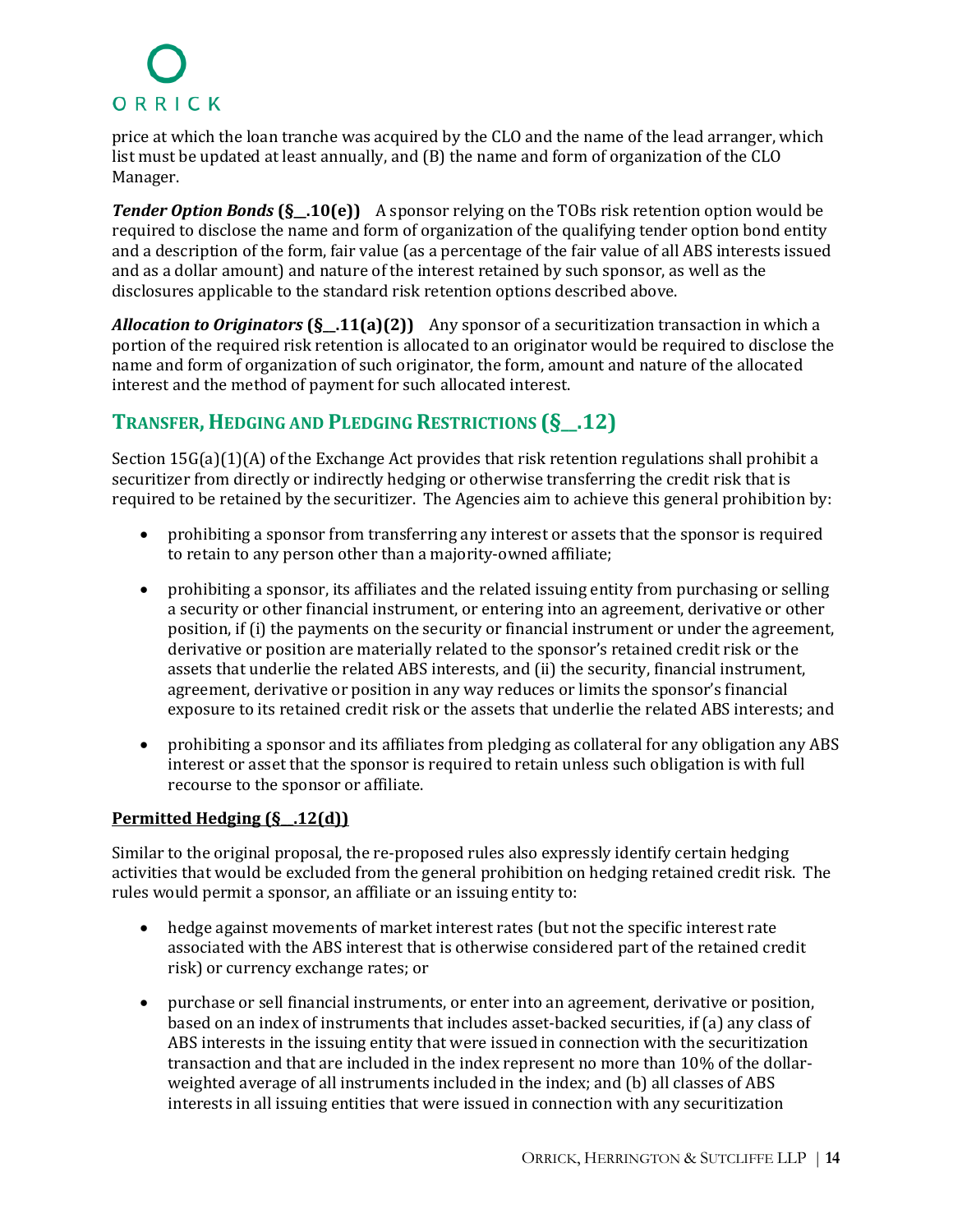transaction in which the sponsor was required to retain credit risk and that are included in the index represent, in the aggregate, no more than 20% of the dollar-weighted average of all instruments included in the index.

Examples of permitted hedges provided by the Agencies include hedges related to (i) home prices, (ii) the overall value of a broad category of asset-backed securities or (iii) securities that are backed by similar assets originated and securitized by other sponsors.

The re-proposed rules would also permit an issuing entity to engage in hedging activities for the benefit of all investors in its asset-backed securities, but only up to an amount that excludes the sponsor's retained credit risk.

#### **Sunset on Hedging and Transfer Restrictions (§\_\_.12(f))**

Under the original proposal, sponsors would have been required to hold the risk retention interest for the duration of the securitization transaction. Except for residential mortgage backed securities (RMBS) transactions (and transfers of the horizontal residual interest in CMBS securitizations, as described above), the re-proposal provides for the expiration of the hedging and transfer restrictions on the date that is the latest of:

- the date on which the total unpaid principal balance of the securitized assets collateralizing the transaction has been reduced to 33% of the total unpaid principal balance of the securitized assets at closing;
- the date on which the total unpaid principal obligations under the related ABS interests have been reduced to 33% of the total unpaid principal obligations of the ABS interests at closing; or
- two years after the closing of the securitization transaction.

*RMBS* **Sunset** With respect to securitizations consisting solely of residential mortgages, the prohibitions on sale and hedging will expire on or after the date that is the later of:

- five years after the date of the closing of the securitization transaction; or
- the date on which the total unpaid principal balance of the residential mortgages that collateralize the securitization has been reduced to 25% of the total original unpaid principal balance at closing.

In addition, the prohibitions on transfer and hedging for all RMBS transactions will expire no later than seven years after the closing date of the RMBS transaction.

### **EXEMPTION FOR QUALIFIED RESIDENTIAL MORTGAGES (§\_\_.13)**

Securitizations consisting solely of qualified residential mortgages (QRMs) or servicing assets are exempt from the risk retention requirements set forth in the re-proposed rules if:

- on the closing date of the securitization, each QRM is currently performing;
- as of a date within 60 days of the cut-off date or similar date for establishing the composition of the asset pool, the depositor has evaluated the effectiveness of its internal supervisory controls with respect to the process for ensuring that all assets are QRMs or servicing assets and has concluded that its internal supervisory controls are effective; and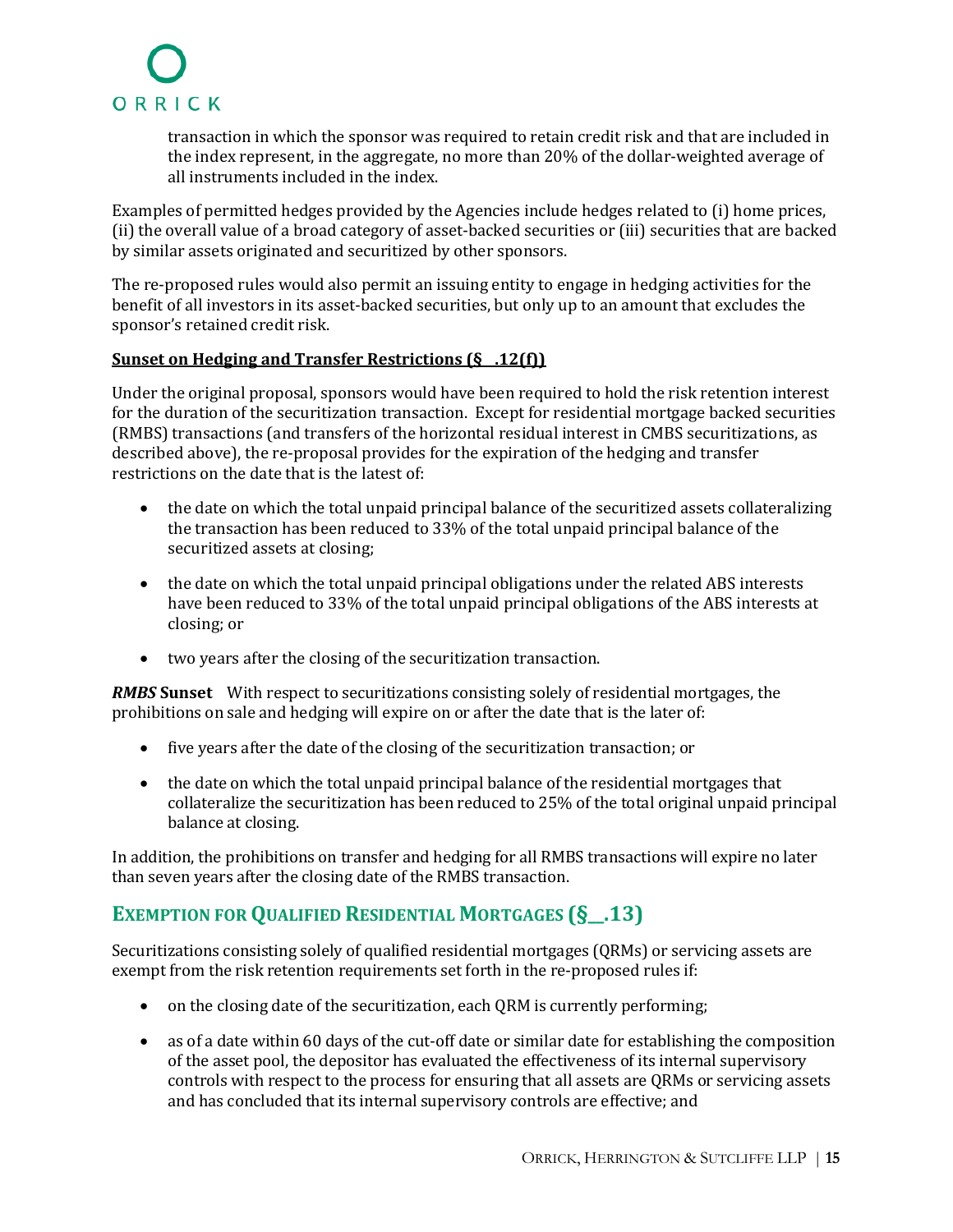

• the sponsor provides, or causes to be provided, a certification from the depositor regarding its evaluation of its internal controls to potential investors within a reasonable period of time prior to the sale, as well as to the Commission and the appropriate Federal banking agency (if any), upon request.

#### **Servicing Assets Definition**

Under the re-proposed rules, "servicing assets" means rights or other assets designed to assure the timely distribution of proceeds to ABS interest holders and assets that are related or incidental to purchasing or otherwise acquiring and holding the issuing entity's securitized assets. Servicing assets include amounts received by the issuing entity as proceeds of rights or other assets, whether as remittances by obligors or as other recoveries.

#### **QRM Definition**

A significant difference between the original proposal and the re-proposed rules is that the reproposed rules define a QRM as a mortgage which meets the requirements of a "qualified mortgage" (QM) as defined in the Consumer Financial Protection Bureau's (CFPB) 'Ability to Repay'rules.<sup>15</sup> The proposed new definition of QRM would include loans that qualify for the safe harbor as well as "higher-cost" loans as defined by the CFPB and does not include any loan-to-value (LTV) or credit history requirements.

#### *General Requirements/Eligibility Criteria*

- Regular, substantially equal periodic payments (except for the effect of interest rate changes)
	- o No increase in principal balance or deferral of principal
	- o No balloon payments allowed except for certain small portfolio lenders if certain conditions, including the following, are met:
		- The loan satisfies most of the QM requirements (balloon payment does not result in an increase of the principal balance; maturity date not to exceed 30 years; total points and fees not to exceed 3% of the total loan amount (except for loans less than \$100,000); creditor verification of income, assets and obligations of borrower)
		- The interest rate does not increase over the life of the loan
		- Amortization period not to exceed 30 years
		- The loan term is five years or longer
		- The loan is generally not subject, at consummation, to a commitment to be acquired by another person, other than in limited circumstances
- Maturity date not to exceed 30 years
- Total points and fees limited based on size of loan
	- $\circ$  For loans greater than \$100,000, may not exceed 3% of the total loan amount

<span id="page-17-0"></span><sup>15</sup> Section 129C of the Truth in Lending Act (15 USC 1639c), effective January 10, 2014.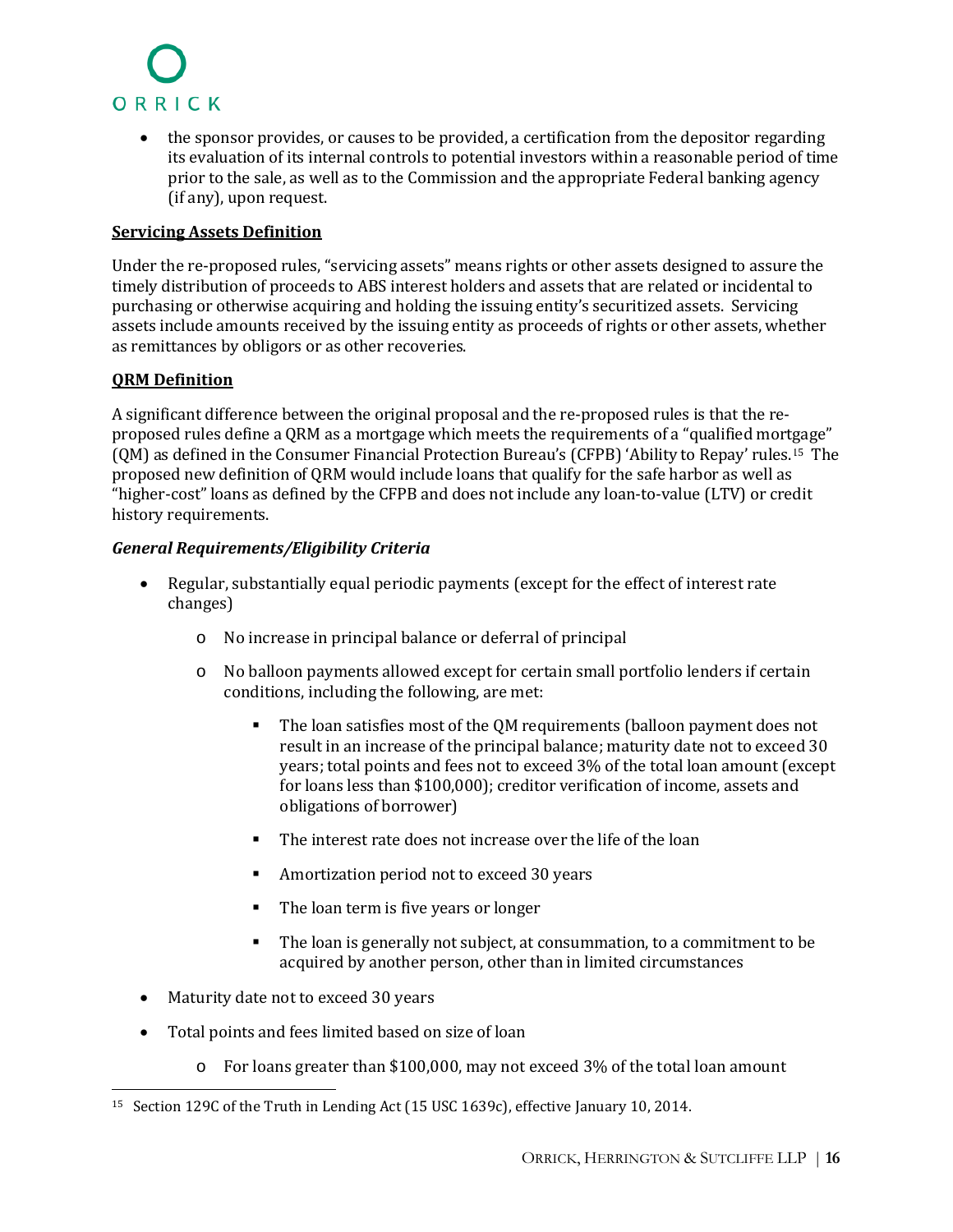

- o For loans less than \$100,000, the total points and fees are limited as prescribed in the re-proposed rule
- Underwritten by taking monthly payments for mortgage-related obligations into account, including a maximum interest rate during the first five years after the date on which the first regular periodic payment will be due
- Consideration and verification of borrower's current or reasonably expected income or assets other than the value of the dwelling, as well as current debt obligations, alimony and child support payments
- Verification of employment status, if relied upon
- Debt to income (DTI) ratio not to exceed 43%
- Interest-only loans and negative amortization loans prohibited
- Special, temporary rules for qualified mortgages apply to loans eligible for purchase, guarantee or insurance by a GSE while under the conservatorship or receivership of the FHFA, the FHA, the VA, the U.S. Department of Agriculture or the Rural Housing Service

#### **Repurchase of Non-Qualified Residential Mortgage Loans (§\_\_.13(c))**

If, after the closing date of the securitization transaction, it is determined that one or more residential mortgage loans collateralizing the asset-backed securities do not meet all of the criteria to be a QRM, the sponsor will not lose the exemption for the securitization so long as:

- the depositor complied with the certification requirement described above;
- $\bullet$  the sponsor repurchases the loan(s) from the issuing entity at a price at least equal to the remaining aggregate unpaid principal balance and accrued interest on the loan(s) no later than 90 days after the determination that the loans do not satisfy the QRM requirements; and
- the sponsor promptly notifies, or causes to be notified, the investors in the asset-backed securities collateralized by the residential mortgage loans of any loan(s) collateralizing the asset-backed securities that are required to be repurchased, including the amount of such repurchased loan(s) and the cause for such repurchase.

#### **QM-plus Alternative**

The Agencies are seeking comment on an alternative approach that would add additional requirements to the QRM definition, including:

- loans must be secured by the principal dwelling of the borrower;
- loans must be first liens, and no junior liens would be permitted except for refinance loans;
- borrowers must meet certain credit history requirements;
- LTV could not exceed 70% (taking into account junior liens, where permitted); and
- loans that qualify as QMs based on certain exceptions such as GSE-eligibility and small creditor exceptions would not qualify as QRMs.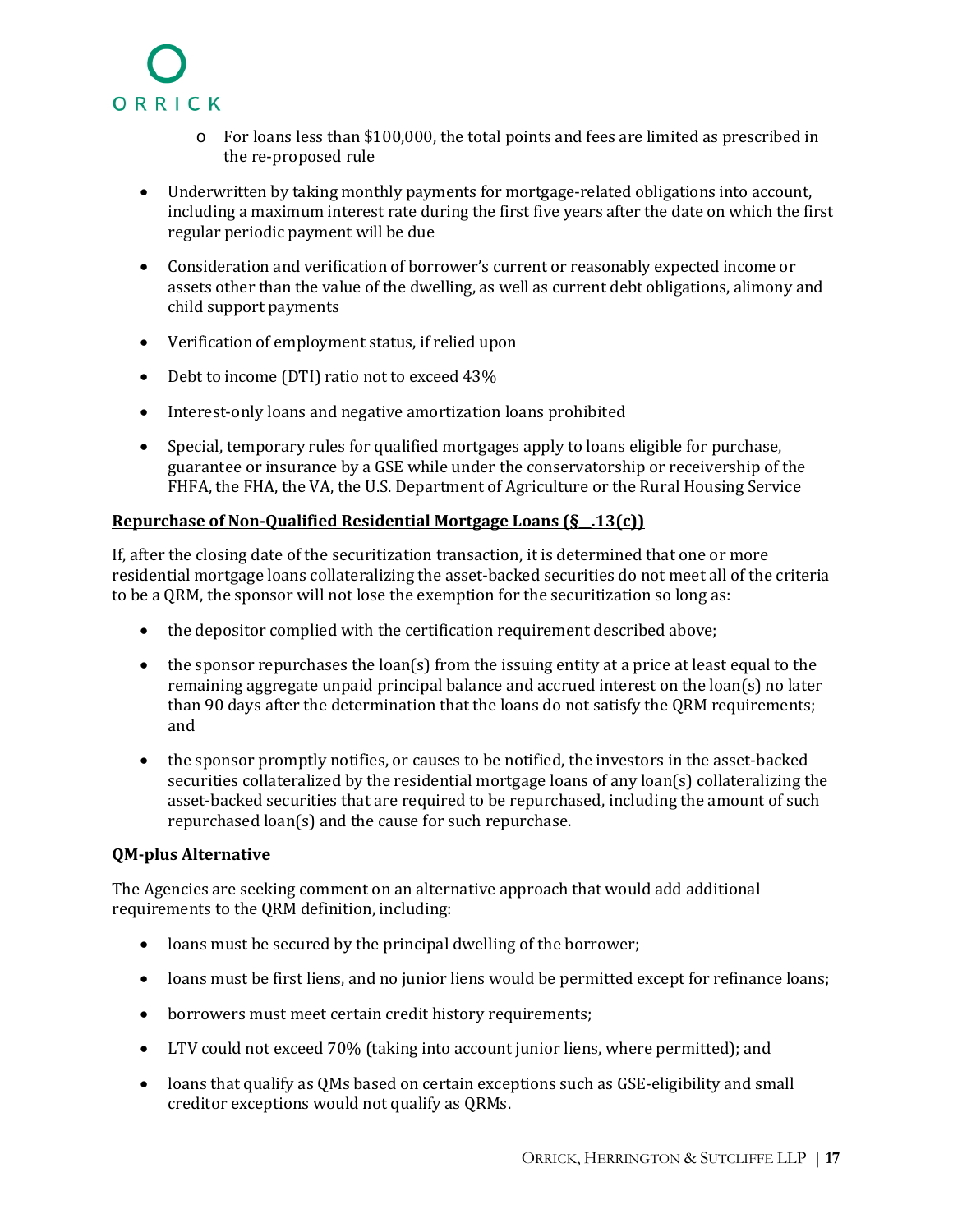### **EXEMPTIONS FOR OTHERQUALIFYING ASSETS (§\_\_.15)**

Consistent with both Section 15G of the Exchange Act and the original proposal, the re-proposal would offer an exemption from the credit risk retention requirement for issuances of asset-backed securities collateralized solely by qualifying commercial loans, commercial real estate (CRE) loans or automobile loans, and servicing assets related to these asset classes. The re-proposed rules, however, include modified underwriting standards for each of the three asset classes, allow for the blending of qualifying loans with non-qualifying loans within each asset class and include modified remedies for loans that are determined to be non-qualifying after closing.

Under the re-proposal, as of a date within 60 days of the cut-off date or similar date for establishing the composition of the asset pool, the depositor would be required to evaluate the effectiveness of its internal supervisory controls with respect to the process for ensuring that all loans in the securitization satisfy the requirements for qualifying commercial loans, CRE loans or automobile loans, as applicable. The sponsor would be required to provide, or cause to be provided, a certification from the depositor regarding its evaluation of its internal controls to potential investors within a reasonable period of time prior to the sale, as well as to the Commission and the appropriate Federal banking agency (if any), upon request.

#### **Qualifying Commercial Loans (§\_\_.16)**

Under the re-proposal, a "commercial loan" is defined as any secured or unsecured loan to a company or individual for business purposes, other than any loan to purchase or finance one-tofour family residential property or any CRE loan.

In order for a commercial loan to be a "qualifying commercial loan" under the re-proposed rules, it would be required to meet the following requirements, among others:

- The originator must have conducted an analysis of the borrower's ability to service all outstanding debt over the next two years, and have determined that, following origination, the borrower would have a total liabilities ratio of less than or equal to 50%, a leverage ratio of no more than 3.0, and a debt service coverage ratio of no less than 1.5.
- The loan payments must be required at least quarterly and the payment amount must be determined based on straight-line amortization of principal and interest over a term no longer than five years from origination.
- The primary repayment source for the loan must consist of business revenue of the borrower.
- If the loan is collateralized, the collateral must be subject to a perfected security interest (which must be a first lien if the purpose of the loan is to finance or refinance the purchase of tangible or intangible property) and the documentation must include a variety of covenants designed to ensure that the collateral is maintained, insured and available to satisfy the borrower's obligations.
- The documentation must include certain covenants that require the provision of financial information and restrict the borrower's ability to incur additional debt or transfer or pledge its assets.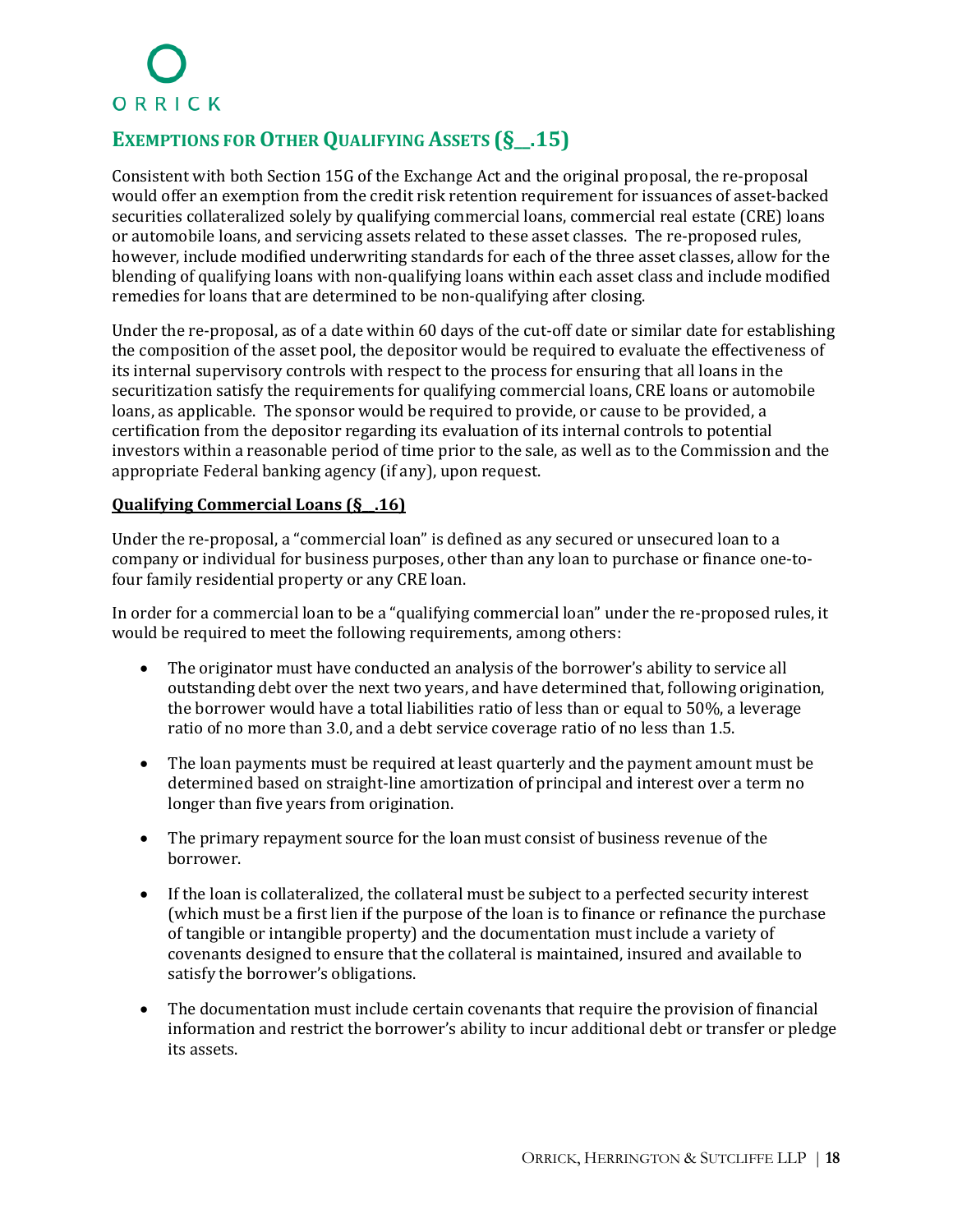The principal changes from the original proposal are (i) that first liens on collateral are not required, except in the case of property that the loan documents indicate was intended to be financed by the loan, and (ii) agricultural loans are no longer specifically excluded.

#### **Qualifying Commercial Real Estate Loans (§\_\_.17)**

Under the re-proposal, a "CRE loan" is defined as a loan secured by a property with five or more single family units or by nonfarm nonresidential real property for which the primary source of repayment is expected to be the proceeds of the sale, refinancing or permanent financing of the property or rental income associated with the property. Certain related assets, including land development and construction loans, any other land loans and unsecured loans to developers, are excluded from this exempt category.

In order for a CRE loan to be a "qualifying CRE loan" under the re-proposed rules, it would be required to meet the following requirements, among others:

- The borrower's ability to repay its obligations must be verified by taking specified steps, including analyzing the borrower's ability to service all outstanding debt obligations during the next two years, and documenting and verifying that the borrower has satisfied all debt obligations over a look-back period of at least two years.
- The debt service coverage ratio must be a required minimum (1.5 for certain qualifying leased CRE loans, 1.25 for qualifying multi-family property loans, and 1.7 for any other type of CRE loan).
- The CRE loan must have a fixed interest rate, or, if the rate is adjustable, must have been paired by the borrower at or prior to origination with a derivative that effectively results in a fixed rate.
- Loan payments must be based on straight-line amortization not exceeding 25 years from the closing date (or 30 years for a qualifying multifamily loan), with payments required at least monthly over a term of at least 10 years.
- The LTV ratio must be 65% or less and the combined LTV ratio must be 70% or less, although in certain cases where very low capitalization rates are used, the maximum LTV ratio is limited to 60% and the maximum combined LTV ratio is limited to 65%.
- An appraisal prepared no more than six months before the origination date must be obtained and an environmental risk assessment of the property must be conducted.
- The property must be subject to a first lien security interest, and junior liens on the underlying real property and leases, rents, occupancy, franchise and license agreements are restricted unless a total combined LTV ratio is satisfied.
- The documentation must include a variety of covenants designed to ensure that the collateral is maintained and available to satisfy the borrower's obligations, including a covenant to comply with all legal obligations with respect to the property.
- The documentation must include covenants that require the provision of financial information and restrict the borrower's ability to incur additional debt secured by the mortgaged property or transfer or pledge the property, other than loans which when aggregated with the CRE loan do not exceed the applicable combined LTV ratio, or loans to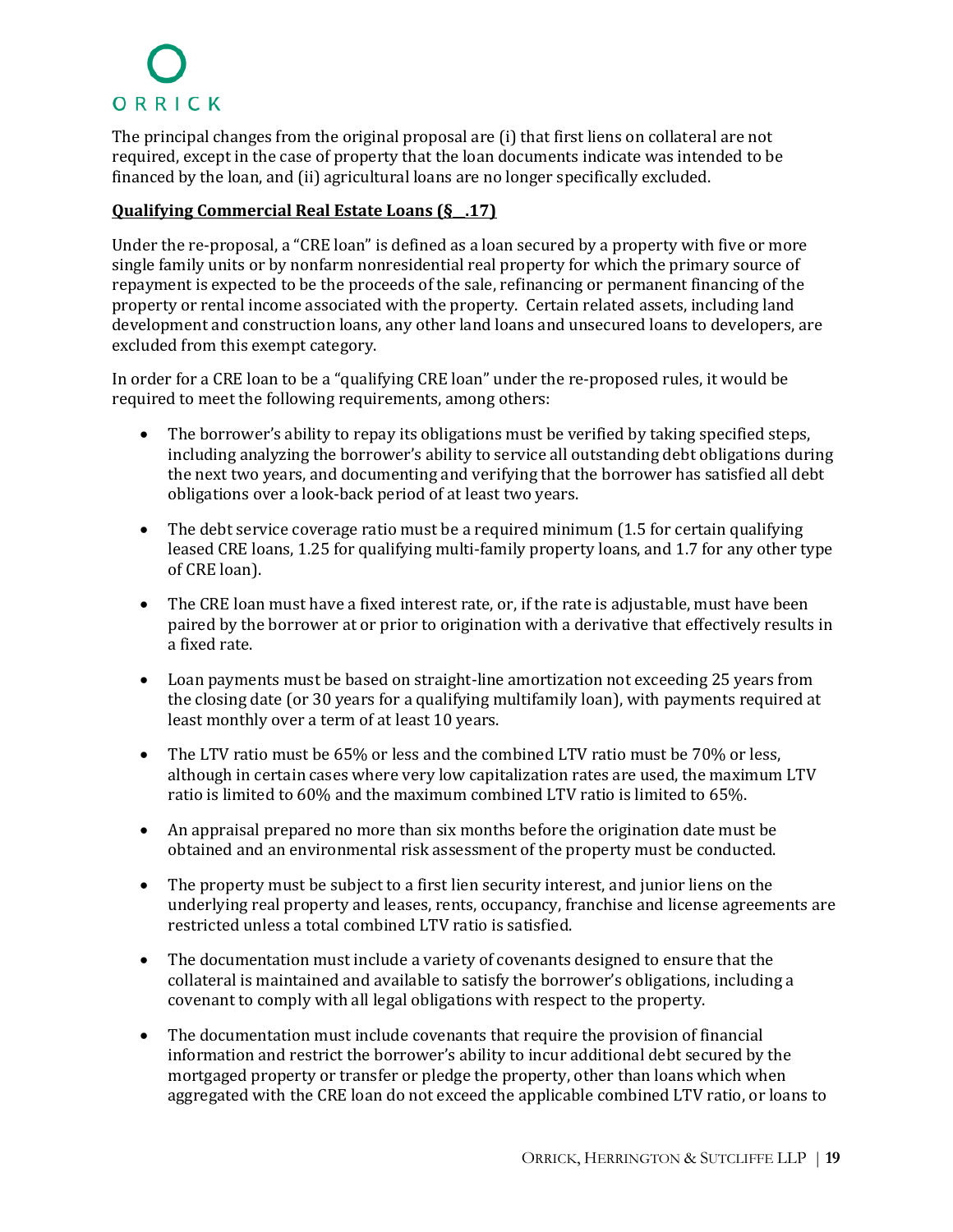

finance the purchase of machinery and equipment that is pledged as additional collateral for the CRE loan.

• The borrower must be required to maintain insurance that provides coverage in an amount no less than the amount of the CRE loan and such insurance must name the lender as additional insured or loss payee.

Certain modifications from the original proposal include the following:

- Whereas the maximum term loan was 20 years, under the re-proposed rules a qualifying CRE loan is now limited in term to 25 years on a straight-line amortization basis, or 30 years for a qualifying multi-family property.
- Whereas the minimum debt service coverage ratio was 1.7, or at least 1.5 for qualifying multi-family properties and certain properties with at least 80% triple-net leases, under the re-proposed rules the borrower with respect to a qualifying CRE loan must satisfy a minimum debt service coverage ratio of 1.5 if the loan is a qualifying leased CRE loan, 1.25 if the loan is a qualifying multi-family property loan, or 1.7 for all other CRE loan types.
- Whereas the combined LTVs at the time of origination were 65% or less or 60%, where the appraisal uses a capitalization rate no greater than specified, under the re-proposed rules the combined LTVs at the time of origination are no greater than 70% or 65%, where the appraisal uses a capitalization rate no greater than specified.
- Whereas loans to REITs would have been ineligible, the re-proposed rules do not exclude loans to REITs from potential eligibility.

#### **Qualifying Automobile Loans (§\_\_.18)**

An "automobile loan" is defined in the re-proposed rules as a loan to an individual to finance the purchase of, and secured by a first lien on, a passenger car or other passenger vehicle (such as a minivan, SUV or light-duty truck) for personal, family or household use. The definition does not include fleet sale loans, personal cash loans secured by previously purchased vehicles, loans to finance commercial vehicles or farm equipment not used for personal, family or household purposes, lease financings or salvage or scrap parts loans.

In order for an automobile loan to be a "qualifying automobile loan" under the re-proposed rules, it would be required to meet the following requirements, among others:

- Prior to origination, the originator must determine and document through a credit report that the borrower has at least 24 months of credit history and that, upon origination of the loan, the borrower's monthly DTI ratio would be less than or equal to 36%.
- A borrower's DTI ratio must be supported through verified and documented income.
- The loan must have a fixed interest rate.
- Originators must verify and document from a credit report within 30 days of origination of any loan that the borrower was not (i) currently 30 days or more past due on any debt obligation, (ii) 60 days or more past due within the past 24 months, and (iii) the subject of any bankruptcy, foreclosure, or similar proceeding within the previous 36 months.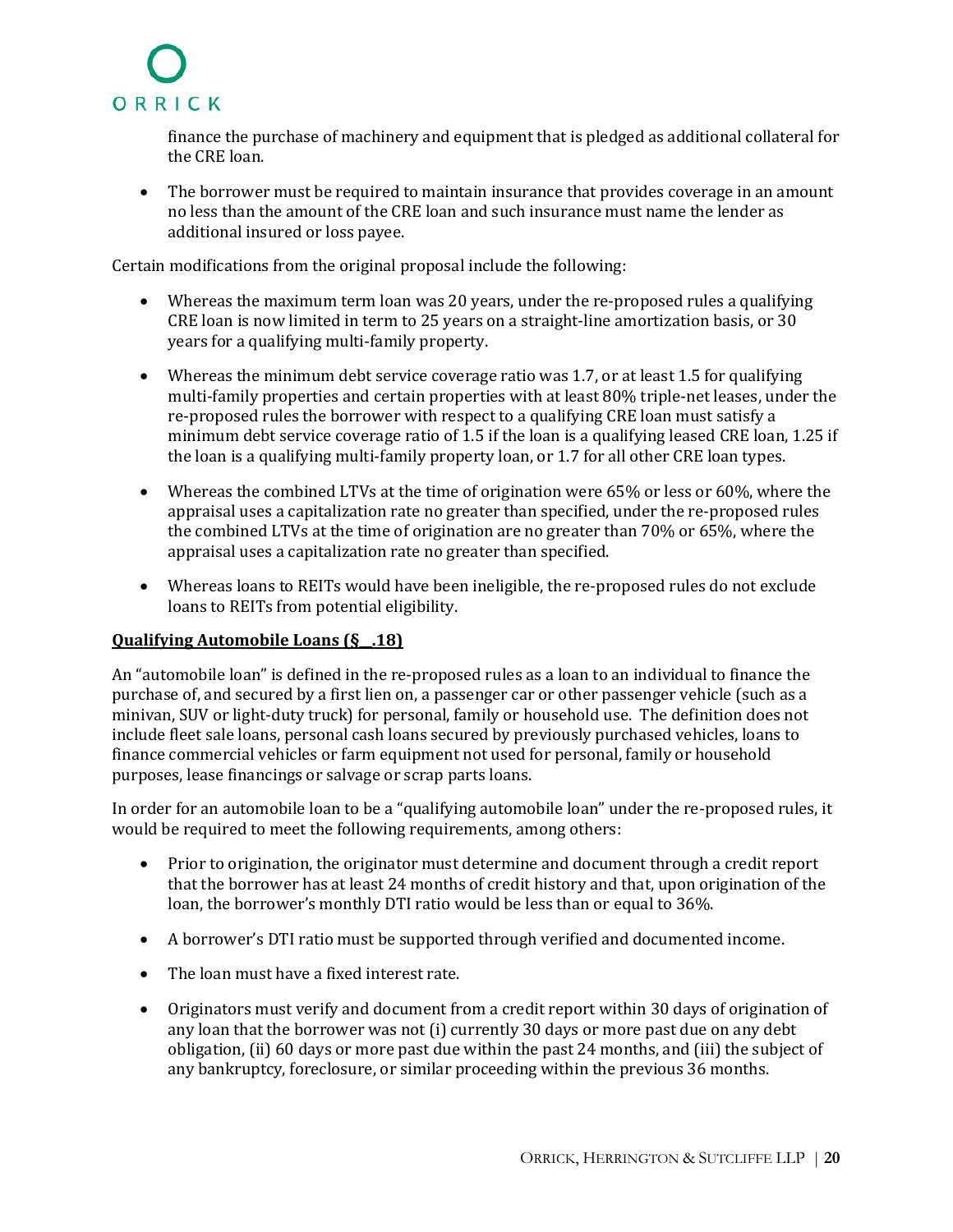

- In addition to a down payment of 10% of the vehicle purchase price (from personal funds), the borrower must also meet pay-down requirements from personal funds and trade-in allowance, if any, at least equal to the total of: (i) vehicle title tax and titles fees, (ii) any dealer-imposed fees, and (iii) additional warranties, insurance or other products purchased.
- Initial payments are due within 45 days of the contract date and the borrower is not permitted to defer principal or interest under the loan documents.

Certain modifications from the original proposal include the following:

- Whereas the down payment requirement was 20%, under the re-proposed rules the down payment requirement is 10% of the vehicle purchase price.
- Whereas two credit reports were required, under the re-proposed rules the requisite information can be derived from a single credit report.
- Whereas originally the originator had to retain physical title, under the re-proposed rules, the lender need only to comply with appropriate state law for recording a lien on the title.
- Whereas loan payments were on a straight-line amortization basis and the maximum loan term was five years, under the re-proposed rules, the borrower pays level monthly payments that fully amortize the loan over a term not to exceed the lesser of six years from the origination date or ten years minus the difference between the current model year and the vehicle's model year.
- Whereas distinctions were made between new and used car purchase prices and loan terms, the re-proposed rules do not distinguish between new and used vehicles.

#### **Remedies for Non-Qualifying Loans**

Whereas under the original proposal the sponsor was required to repurchase any non-qualifying loan, under the re-proposed rules, if it is determined that a qualifying CRE, commercial or automobile loan does not satisfy the applicable underwriting standards, the sponsor would not automatically become ineligible for the exemption if the depositor satisfied the certification requirements regarding its evaluation of its internal supervisory controls and either the failure of the loan to meet any of the requirements is not material or no later than 90 days after the determination that the loan does not meet one or more of the requirements, the sponsor remediates the deficiency or repurchases the loan and provides certain notifications.

#### **Blended Asset Pools**

The original proposal did not provide any relief from the required risk retention requirement unless all assets in the securitization pool were qualifying assets. The re-proposed rules allow a sponsor to reduce its 5% risk retention requirement in the case of asset-backed securities backed by commercial, CRE or automobile loans by the ratio of the combined unpaid principal balance of qualified loans to the total unpaid principal balance of the loans in the pool. The Agencies are considering imposing a 2.5% risk retention floor for any securitization that includes both qualifying and non-qualifying CRE, commercial and automobile loans. The re-proposed rules do not permit a reduction of risk retention where the asset-backed securities are backed by pools of loans comprised of mixed asset classes (e.g., automobiles and commercial loans). In the case of blended asset pools the sponsor must disclose to investors and, upon request, to its primary Federal regulator and the Commission (A) the manner in which the sponsor determined the aggregate risk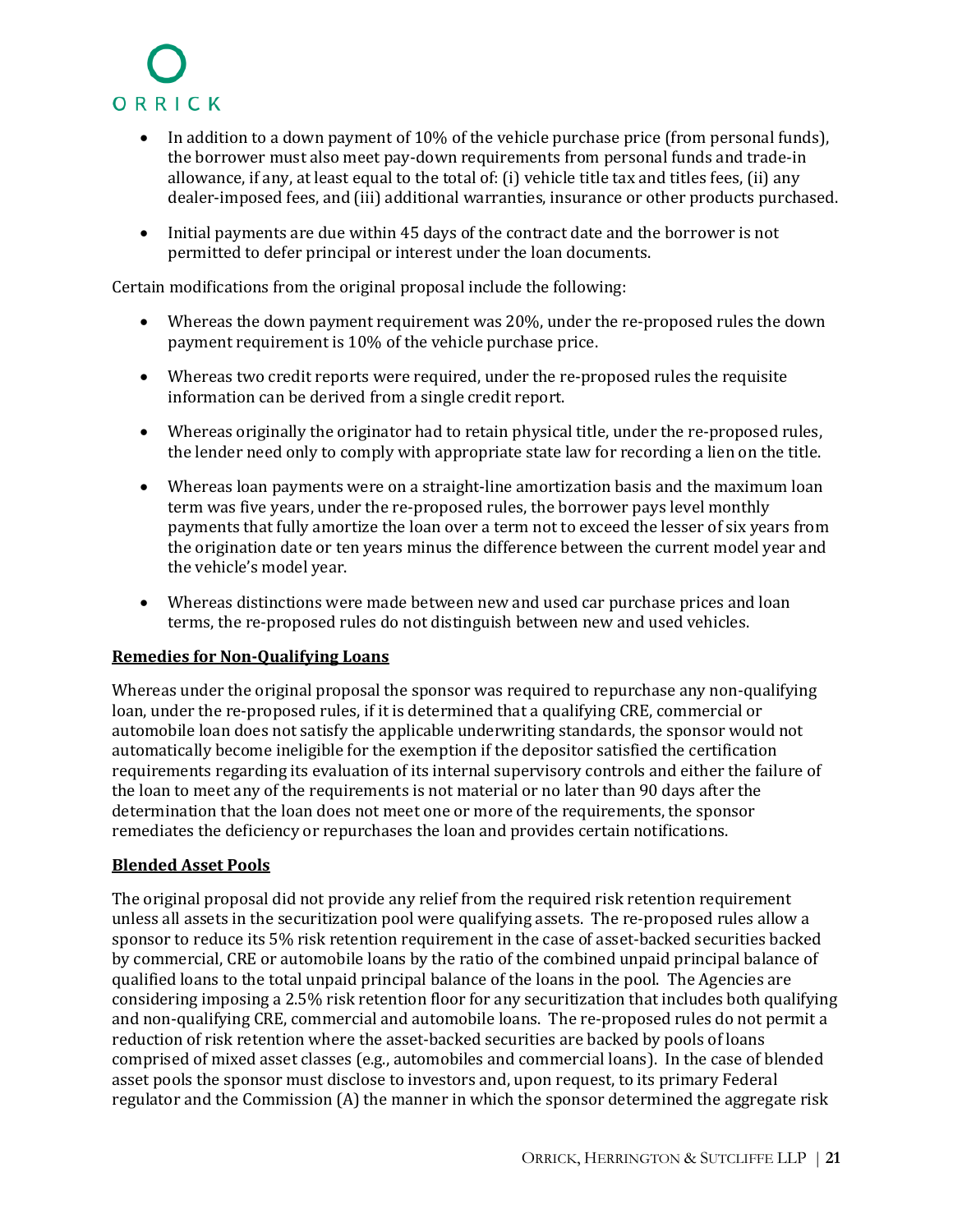retention requirement for the pool after including qualifying assets with zero percent risk retention, (B) a description of the qualified and non-qualified asset groups, and (C) any material differences between the qualified and non-qualified asset groups with respect to the composition of each group's loan balances, loan terms, interest rates, borrower credit information, and characteristics of any loan collateral.

### **GENERAL EXEMPTIONS (§\_\_.19)**

In addition to the general exemptions described in greater detail below, exemptions from the reproposed rules are included in the re-proposal for securitizations of obligations issued by or fully insured or guaranteed by the United States or an agency of the United States and servicing assets, for asset-backed securities that are fully guaranteed by the United States or any agency of the United States, for certain Farm Credit Administration related securitizations, for certain securitizations sponsored by the FDIC, for securitizations issued or guaranteed by state or municipal government entities and for certain public utility securitizations.

Exemptions are also included for any securitization transaction that (A) is collateralized solely by residential, multifamily or health care facility mortgage loan assets that are fully or partially insured or guaranteed by the United States or an agency of the United States, and servicing assets, or (B) involves the issuance of asset-backed securities that are insured or guaranteed by the United States or an agency of the United States and are collateralized solely by residential, multifamily or healthcare facility loan assets or interests in such assets, and servicing assets.

#### **Resecuritizations (§\_\_.19(b)(5) and (6))**

In the original proposal, the Agencies proposed to exempt single class pass-through resecuritizations if such resecuritization met the two following conditions: (1) the resecuritization must be collateralized solely by servicing assets and tranches of asset-backed securities transactions that comply with, or are exempt from, the risk retention requirements of the current proposal ("15G-compliant"); and (2) the resecuritization must issue only a single class of ABS interests and provide for the pass-through of all principal and interest payments received on the underlying ABS interests (net certain expenses).

The re-proposal adds first-pay-class resecuritizations as an additional category of exempted transactions,so long as the resecuritization transaction is collateralized solely by first-pay classes<sup>16</sup> of asset-backed securities that are 15G-compliant and backed by first lien residential mortgage loans.

This additional exemption permits resecuritizations to structure the transaction to reallocate prepayment risk but does not permit the reallocation of credit risk or realized losses. Furthermore, the additional exemption does not permit the resecuritization to issue an inverse floater or similarly structured ABS interests.

#### **Seasoned Loans (§\_\_.19(b)(7))**

The re-proposal includes an exemption for securitization transactions collateralized soley by servicing assets and by seasoned loans that have not been modified since origination and that have

<span id="page-23-0"></span><sup>16</sup> First-pay class means a class of ABS interests for which all interests in the class are entitled to the same priority of payment and that, at the time of closing of the transaction, is entitled to repayments of principal and payments of interest prior to or pro-rata with all other classes of securities collateralized by the same pool of first lien residential mortgages until such class has no principal or notional balance remaining.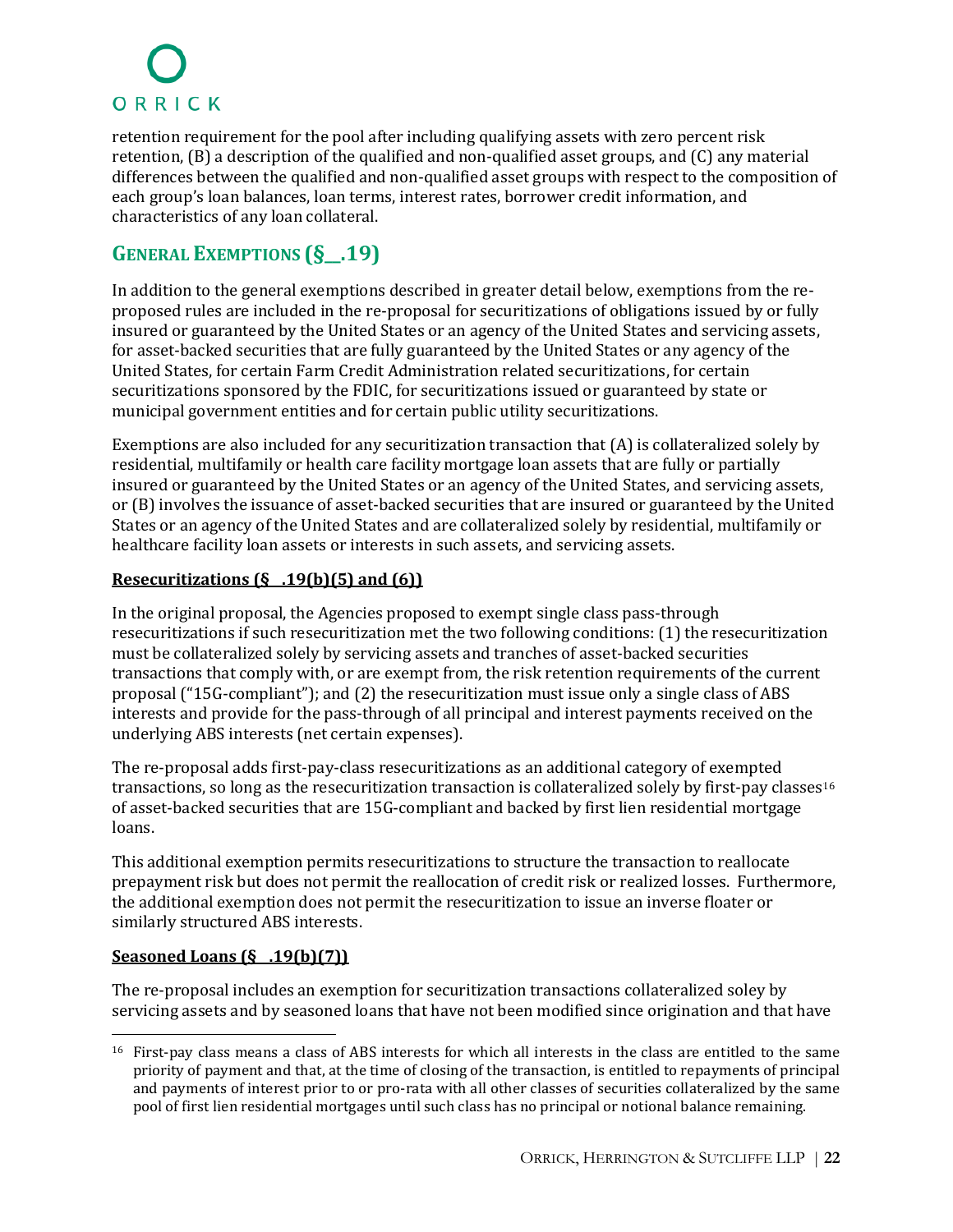never been delinquent for 30 days or more. With respect to asset-backed securities backed by residential loans, "seasoned loan" is defined as a loan that has been outstanding and performing for at least seven years or, if less than seven years, for the longer of five years and until the outstanding principal balance of the loan has been reduced to 25% of the original principal balance. With respect to all other classes of asset-backed securities, "seasoned loan" is defined as a loan that has been outstanding and performing for the longer of two years and until the outstanding principal balance of the loan has been reduced to 33% of the original principal balance.

#### **FFELP Student Loans (§\_\_.19(e))**

The re-proposal includes a reduced risk retention requirement for securitization transactions collateralized solely by student loans originated under the Federal Family Education Loan Program (FFELP) and servicing assets. Rather than applying a 5% risk retention requirement, the reproposed rules would apply a risk retention requirement of (i) 0% if the securitized FFELP student loans are guaranteed as to 100% of defaulted principal and accrued interest, (ii) 2% if the securitized FFELP student loans are guaranteed as to at least 98% of defaulted principal and accrued interest, and (iii) 3% if the securitized FFELP student loans are guaranteed as to less than 98% of defaulted principal and accrued interest.

### **FOREIGN TRANSACTIONS SAFE HARBOR (§\_\_.20)**

The re-proposed rules will not apply to securitizations that are not required to be registered under the Securities Act of 1933, as amended, if no more than 10% of the securities issued are sold to or for the benefit of U.S. persons, and if the sponsor and issuer are non-U.S. persons as delineated in the proposed rules.